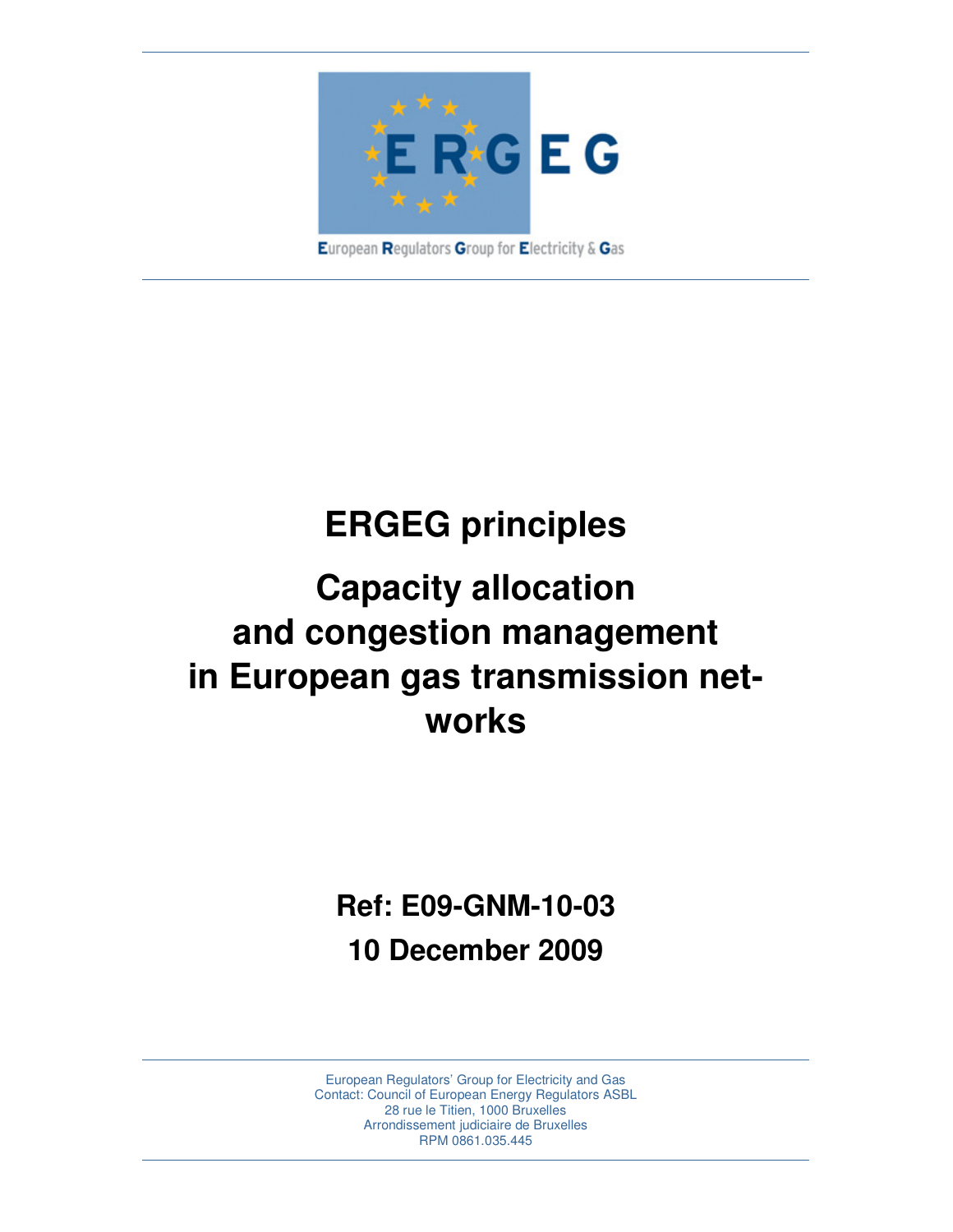

#### **INFORMATION PAGE**

# **Abstract**

This document E09-GNM-10-03 is an ERGEG document on Capacity Allocation Mechanisms and Congestion Management Procedures.

This document seeks to provide an overall picture of ERGEG's principles on Capacity Allocation Measures and Congestion Management Procedures on European Gas Transmission Networks.

## **Target Audience**

Energy suppliers, traders, gas/electricity customers, gas/electricity industry, consumer representative groups, network operators, Member States, academics and other interested parties.

If you have any queries relating to this paper please contact:

Mrs. Fay Geitona

Tel. +32 (0)2 788 73 32

Email: fay.geitona@ceer.eu

#### **Related Documents**

CEER/ERGEG documents

- "Pilot Framework Guideline on Capacity Allocation on European Gas Transmission Networks", ERGEG, December 2009, Ref. E09-GNM-10-05
- "Pilot Framework Guideline on Capacity Allocation on European Gas Transmission Networks – Impact Assessment", ERGEG, December 2009, Ref. E09-GNM-10-06
- "Recommendations for Guidelines adopted via comitology procedure on Congestion Management Procedures on European Gas Transmission Networks", ERGEG, December 2009, Ref. E09-GNM-10-07
- "Recommendations for Guidelines adopted via comitology procedure on Congestion Management Procedures on European Gas Transmission Networks – Impact Assessment", ERGEG, December 2009, Ref. E09-GNM-10-04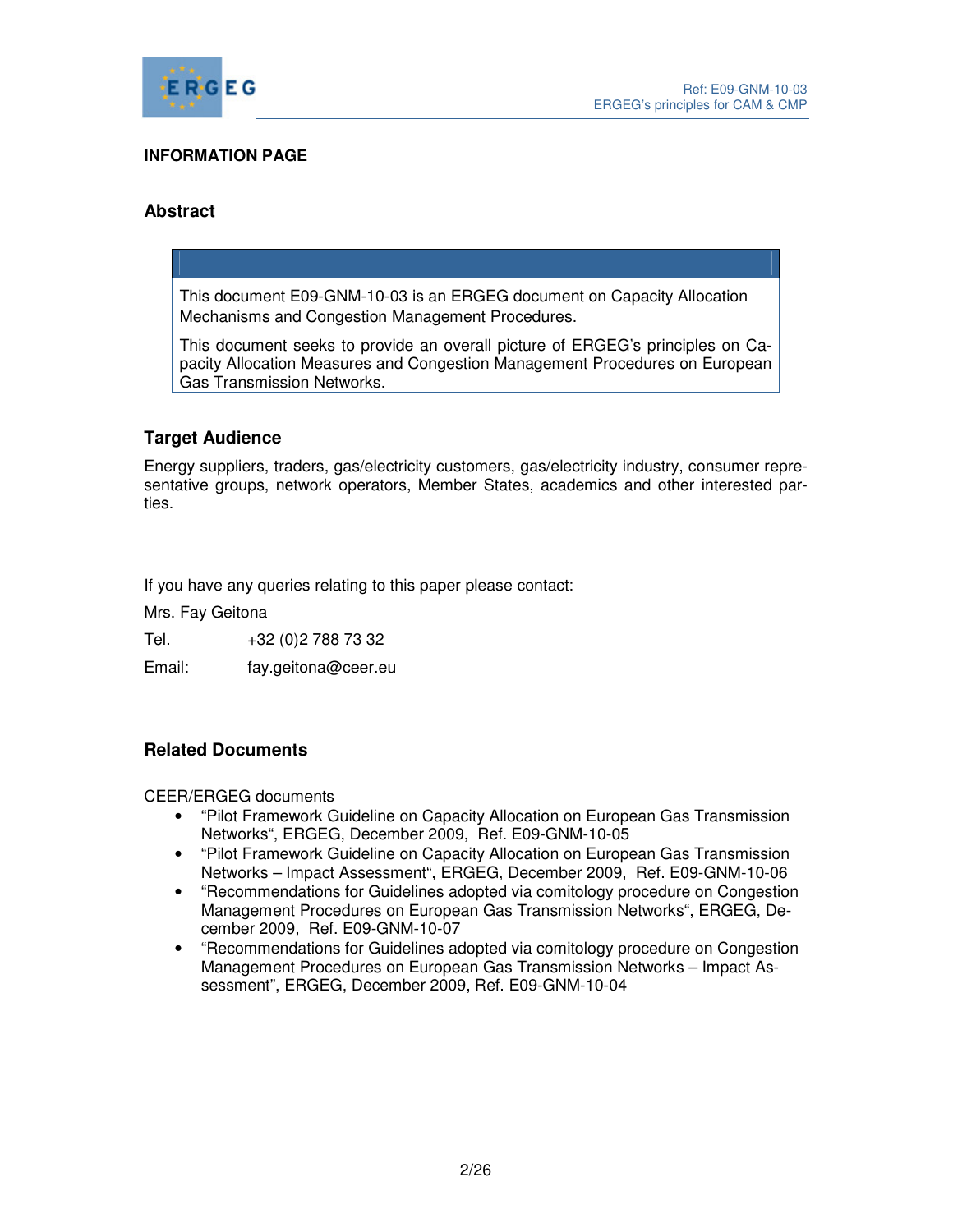



# Table of contents

| 1. | 1.1 |                 |                                                                      |  |  |  |  |
|----|-----|-----------------|----------------------------------------------------------------------|--|--|--|--|
|    |     | 1.1.1           |                                                                      |  |  |  |  |
|    |     | 1.1.2           |                                                                      |  |  |  |  |
|    |     | 1.1.3           | Enhancing the utilisation of infrastructure and removing contractual |  |  |  |  |
|    | 1.2 |                 |                                                                      |  |  |  |  |
|    |     | 1.2.1<br>points | Harmonisation of capacity products, CAM and CMP at interconnection   |  |  |  |  |
|    |     | 1.2.2           |                                                                      |  |  |  |  |
|    | 1.3 |                 |                                                                      |  |  |  |  |
|    | 1.4 |                 |                                                                      |  |  |  |  |
| 2. |     |                 |                                                                      |  |  |  |  |
|    | 2.1 |                 |                                                                      |  |  |  |  |
|    |     |                 |                                                                      |  |  |  |  |
|    |     | 2.2.1           |                                                                      |  |  |  |  |
|    |     | 2.2.2           |                                                                      |  |  |  |  |
|    |     | 2.2.3           |                                                                      |  |  |  |  |
|    | 2.3 | 2.3.1           |                                                                      |  |  |  |  |
|    |     | 2.2.1           | Implementation of compatible products and procedures 14              |  |  |  |  |
|    |     |                 |                                                                      |  |  |  |  |
|    |     | 2.3.2           |                                                                      |  |  |  |  |
|    |     | 2.3.3           |                                                                      |  |  |  |  |
|    |     | 2.3.4           |                                                                      |  |  |  |  |
|    | 2.4 | 2.4.1           |                                                                      |  |  |  |  |
|    |     | 2.4.2           |                                                                      |  |  |  |  |
|    |     |                 |                                                                      |  |  |  |  |
|    |     | 2.4.3           |                                                                      |  |  |  |  |
|    |     | 2.4.4           |                                                                      |  |  |  |  |
|    |     | 2.4.5           |                                                                      |  |  |  |  |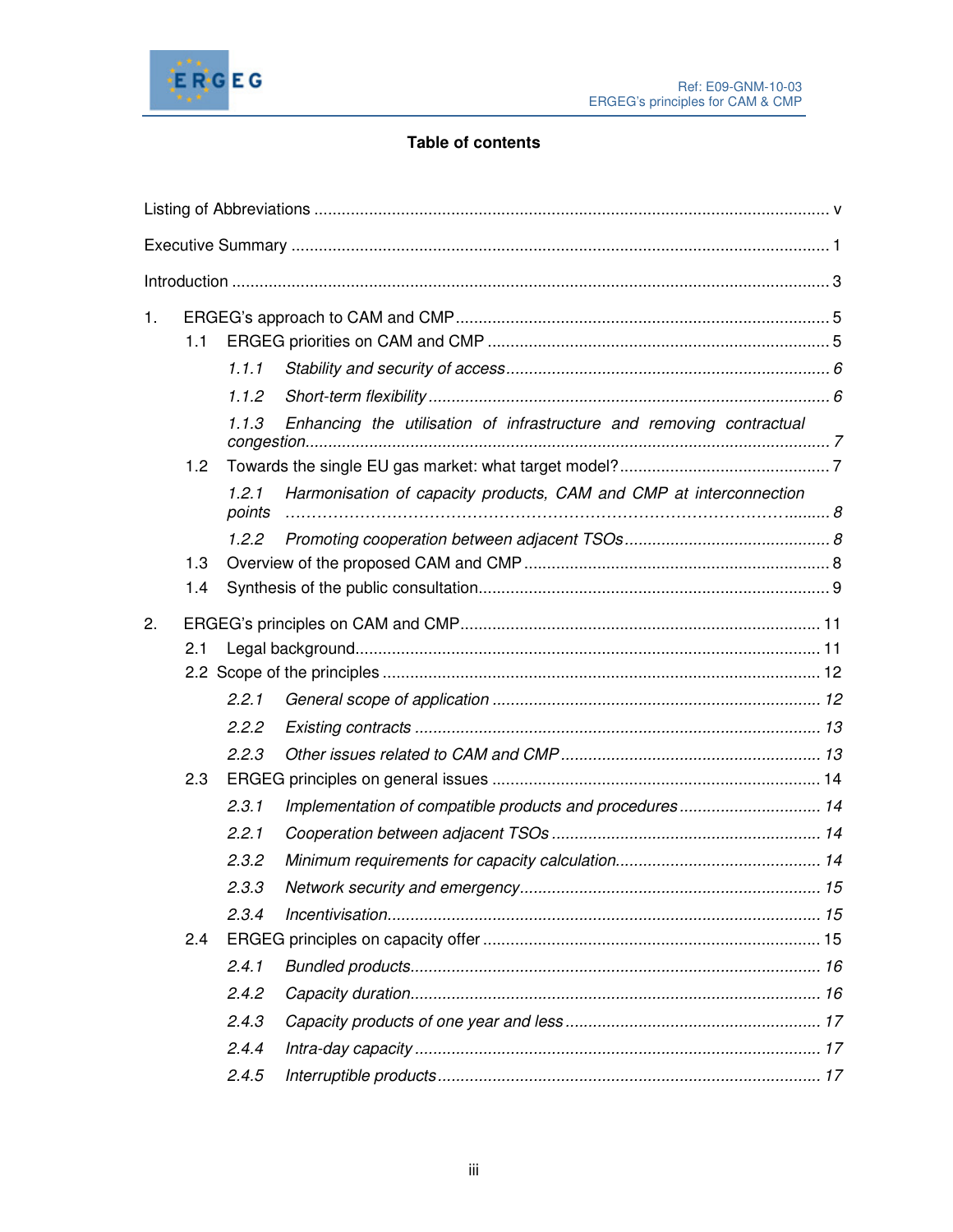

|  | 2.6.1 Increasing firm capacity offered: purchase of system energy, e.g. flow |  |
|--|------------------------------------------------------------------------------|--|
|  |                                                                              |  |
|  |                                                                              |  |
|  |                                                                              |  |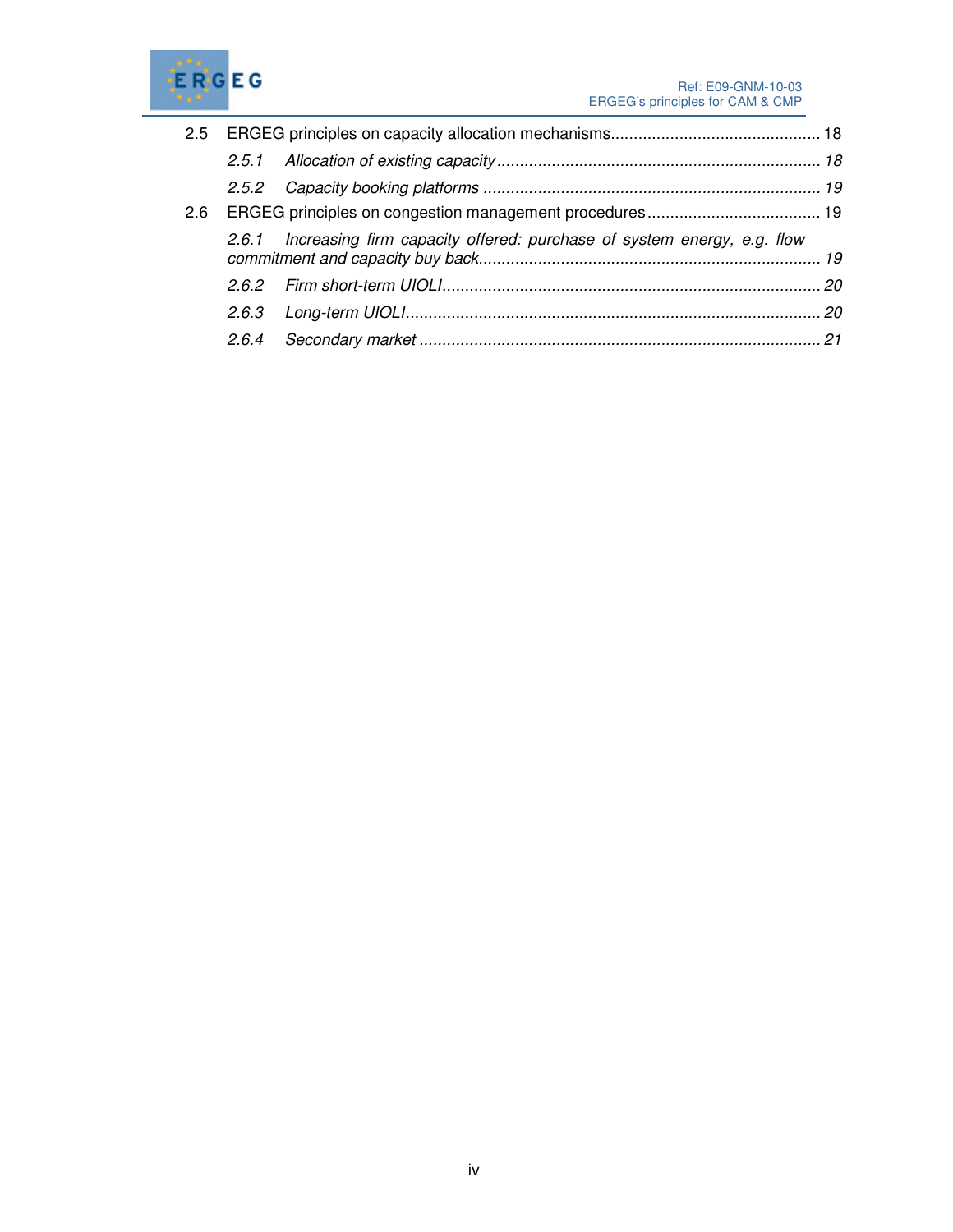

# **Listing of Abbreviations**

| <b>AGGM</b>    | <b>Austrian Gas Grid Management</b>                              |
|----------------|------------------------------------------------------------------|
| <b>CAM</b>     | <b>Capacity allocation mechanisms</b>                            |
| <b>CMP</b>     | <b>Congestion management procedures</b>                          |
| <b>DG Comp</b> | <b>Directorate General for Competition</b>                       |
| <b>ENTSO-G</b> | <b>European Network of Transmission System Operators for Gas</b> |
| <b>ERGEG</b>   | <b>European Regulators Group for Electricity and Gas</b>         |
| <b>FCFS</b>    | First come, first served                                         |
| <b>GGPOS</b>   | <b>Guidelines of Good Practice for Open Season Procedures</b>    |
| <b>NRA</b>     | <b>National Regulatory Authority</b>                             |
| <b>OSP</b>     | <b>Open Subscription Period</b>                                  |
| <b>TSO</b>     | <b>Transmission System Operator</b>                              |
| <b>UIOLI</b>   | Use it or lose it                                                |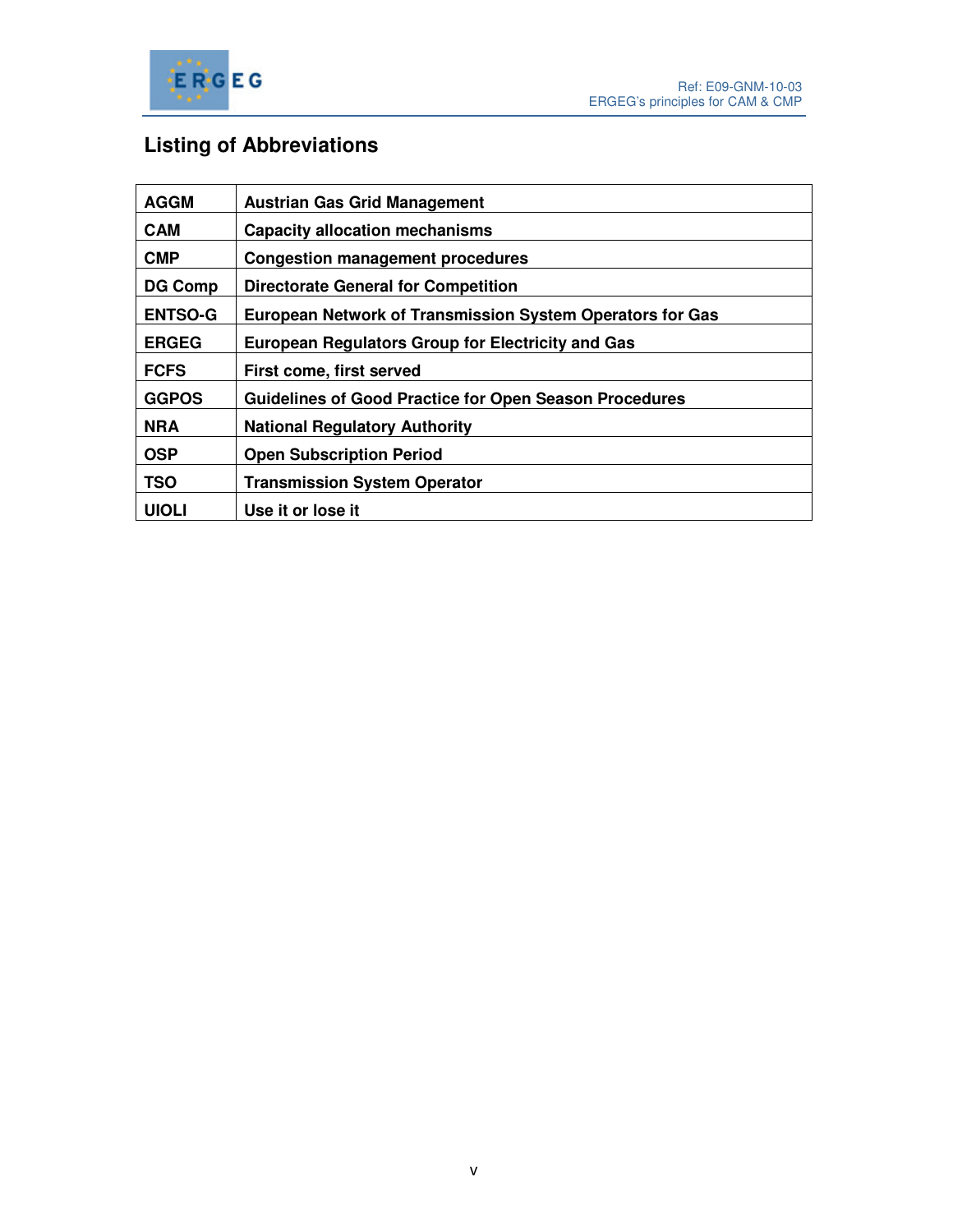



# **Executive Summary**

In July 2009, the 3rd Package was adopted by the European Union and published at the Official Journal of the European Communities on August 14. This package includes two directives on electricity and gas respectively, as well as three regulations on access rules to electricity and gas networks and the creation of the Agency for Cooperation of Energy Regulators (ACER). These texts will enter into force on March 3, 2011.

Concerning natural gas, the 3rd Package aims at deepening market integration by improving regulatory harmonisation throughout Europe through the adoption of European network codes. The preparation of network codes will be a two-step process: the ACER will develop framework guidelines on specific topics which will be translated into codes by the European Network of Transmission System Operators for Gas (ENTSOG). During the interim period before the entry into force of the 3rd Package, this drafting process is tested by ERGEG and GTE+ on the topic of capacity allocation.

This document therefore aims at setting ERGEG's position on capacity allocation mechanisms (CAM) and congestion management procedures (CMP). It sets out a revised version of ERGEG principles on CAM and CMP published in January 2009. These principles constitute the basis for ERGEG works on these issues and, in particular, the development of a draft framework guideline on CAM and a proposal for revising the annex to the Regulation 1775/2005 on CMP.

#### **A target model for the EU gas market**

The challenge of building the EU gas market consists of moving from several interconnected national markets to a single market made of several interconnected balancing zones. In this perspective, facilitating gas flows across interconnections is considered as a priority objective of the future network codes. The focus is given to developing compatible rules on the two sides of interconnection points, which includes the same products and the same allocation procedures. The objective is to create bundled products at all the IPs which would constitute bridges between adjacent markets. In the end, a small number of capacity products should be applied all over Europe with coordinated and converging allocation mechanisms; auctions are the preferred model while pro-rata would be allowed as interim step.

#### **The pilot project of framework guideline and network codes**

The European energy regulators have committed to work diligently during the interim period between the adoption of the  $3<sup>rd</sup>$  Package and the date when the Agency for the Cooperation of Energy Regulators (Agency) is able to fully exercise its powers. The aim is to provide assistance to the Agency in view of framework guideline development when the 3rd Package enters into force. In addition, it was decided to develop pilot projects for electricity and gas to test the drafting process as foreseen by the 3rd Package. Following ERGEG's consultation document on CAM and CMP, the European Commission decided that the gas pilot would focus on capacity allocation and officially sent a letter on September requesting ERGEG to prepare a framework guideline to be presented at the Madrid Forum in January 2010. The draft framework guideline will then be consulted upon from January to March; final guideline being foreseen by may 2010.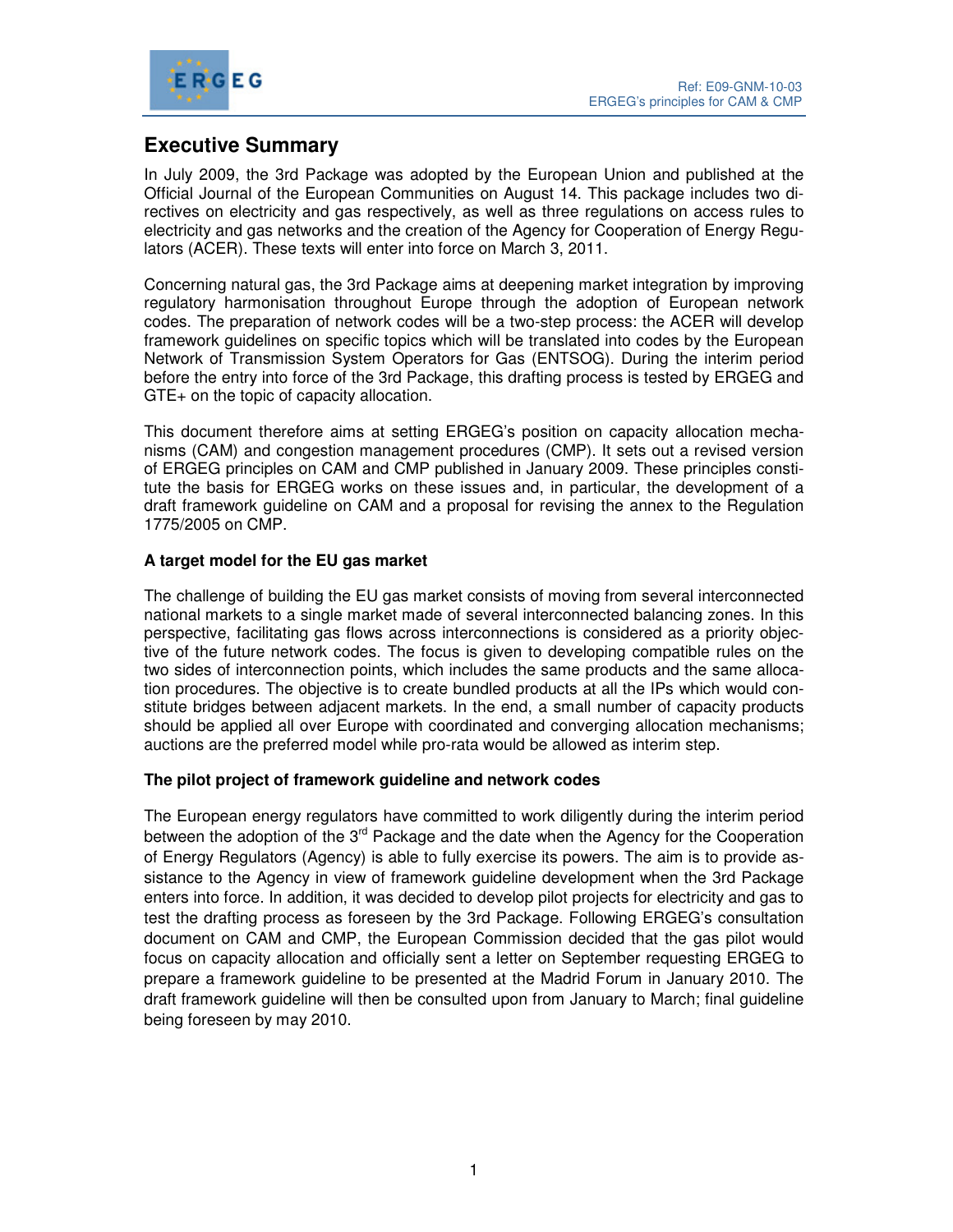

On the other hand, some proposals of amendments to the annex of the Gas Regulation<sup>1</sup> have been developed on the basis of ERGEG principles. The objective is to rapidly adopt new provisions allowing to reduce contractual congestion. The present document is an "umbrella paper" over four other documents

This document is divided into two sections:

Section 1 of this document provides ERGEG's approach to CAM and CMP, including the legal background and ERGEG's priorities. These are based on the following pre-requisites: Capacity allocation mechanisms and congestion management procedures must be transparent and non-discriminatory; they must combine technical and economic efficiency while addressing the various needs of markets participants. While promoting harmonisation of regulation at a European level, the proposals developed in this consultation paper are sufficiently adaptable to address the various national situations within a coherent system at EU level. They are driven by the following concerns: satisfaction of shippers' actual capacity needs, which include stability and flexibility of access, and promoting the liquidity of the European gas market resulting in the development of efficiently working gas hubs.

Section 2 sets out ERGEG's principles on CAM and CMP presenting the legal framework as well as detailed proposals to be translated into guidelines.

-

<sup>1</sup> Regulation (EC)1775/2005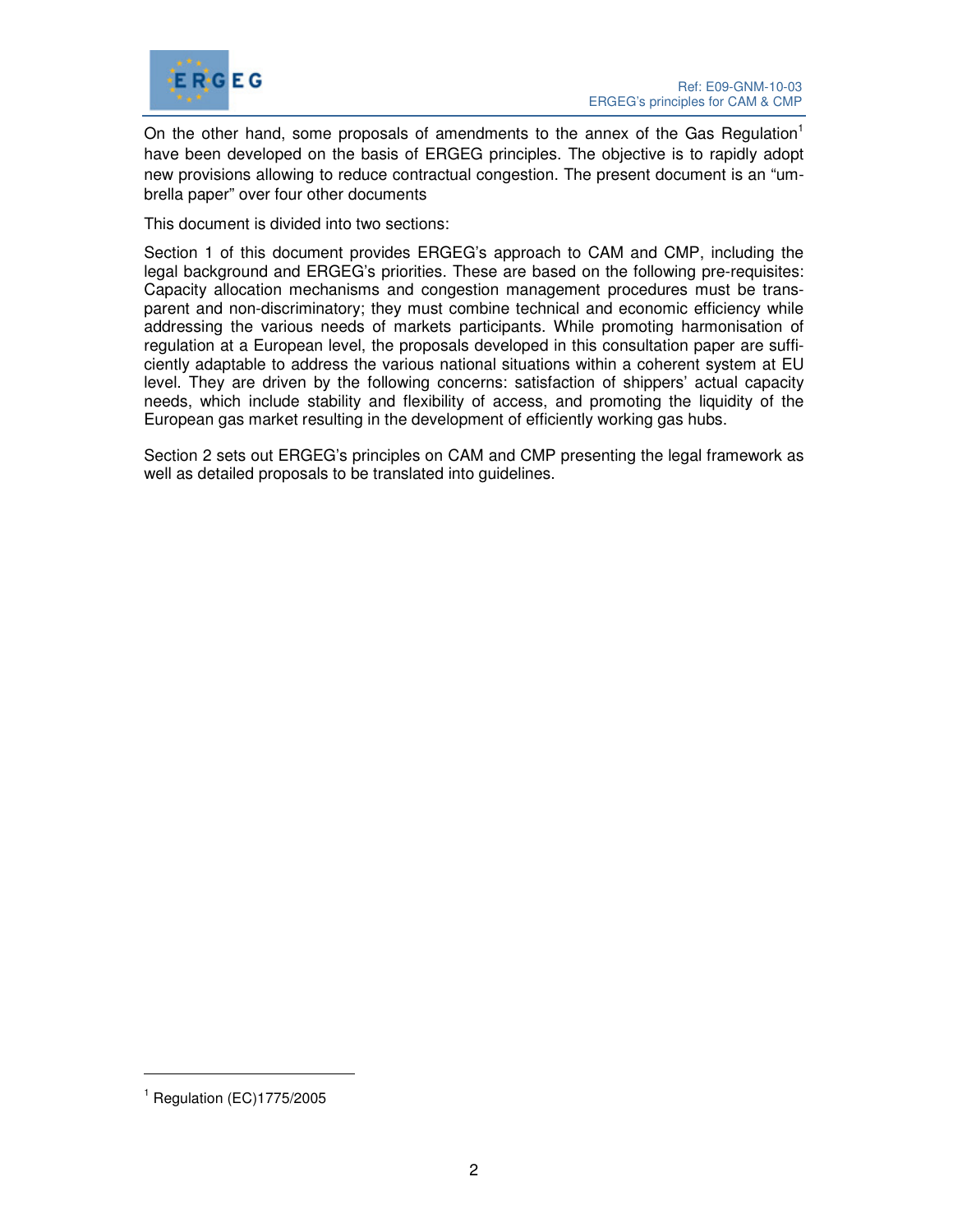

# **Introduction**

Competition in natural gas markets is based on opening essential facilities to all suppliers in a transparent and non-discriminatory way. Rules for third party access are therefore a key element of market functioning, in particular as far as transmission is concerned. Transmission capacity is indeed a scarce resource which must be shared among market participants in a way that promotes competition and security of supply.

Establishing common rules at a European level has been a challenge due to the differences existing between national gas systems in terms of demand, production, import dependency and storage availability. In addition, some countries are important transit corridors while, in others, which are less connected to the rest of the European grid, most of the gas entering the system is consumed locally. This situation has justified the principle of progressive market opening in the European Union, first by defining limits to the eligibility of consumers and, second, by implementing regulations offering enough freedom to national authorities to look for rules adapted to their initial market situation.

However, after more than ten years, the liberalisation process requires effectively progressing towards further and deeper harmonisation throughout the EU. This is precisely the objective of the 3rd Package which foresees the adoption of EU wide network codes following a two-step process: preparation of framework guideline by the ACER and redaction of codes by ENTSOG.

#### **Focus on capacity allocation and congestion management**

Stating that regulatory and contractual obstacles to cross-border gas flows remain a major barrier to market integration at a European level, ERGEG decided to work in priority on capacity allocation and congestion management at interconnection points as from 2008 in the perspective of the adoption of the 3rd Package. ERGEG edited principles on CAM and CMP for consultation in January 2009 and published an evaluation of comments paper in August 2009. The present document consists of a revised version of the initial principles taking into account the views expressed during the consultation as well as addressing explicitly the development of a framework guideline on CAM and the proposal of amendments on CMP to the annexes of the Regulation (EC)1775/2005.

Thanks to the maturity of ERGEG's work on this topic, CAM was indeed chosen by the European Commission in June 2009 to develop a pilot project on framework guideline and network codes aimed at testing the drafting process as foreseen by the 3rd Package during the interim period preceding the entry into force of the directive 2009/73/EC and the regulation (EC) 715/2009. The present document must therefore be understood as an umbrella paper setting the general principles behind the concrete proposals expressed in the pilot framework guideline.

#### **A target model for the EU gas market**

In January 2009, the initial ERGEG principles on CAM and CMP proposed a 'toolbox' approach in order to cope with the differences between national gas systems. However, a large majority of respondents to the public consultation criticised this approach and requested to be more prescriptive with regard to capacity allocation. ERGEG therefore decided to develop a concept of target model proposing a preferred design of the EU gas market for the long term. The idea is to provide an agreed way towards the achievement of the single market; however this might be long and does require a progressive and pragmatic implementation. Enough flexibility has to be kept in order to cope with uncertainty and potential unanticipated effects of the measures.

The proposed target model aims at simplifying cross border trade and development of liquid gas markets; it comprises two dimensions. The first one consists of harmonising capacity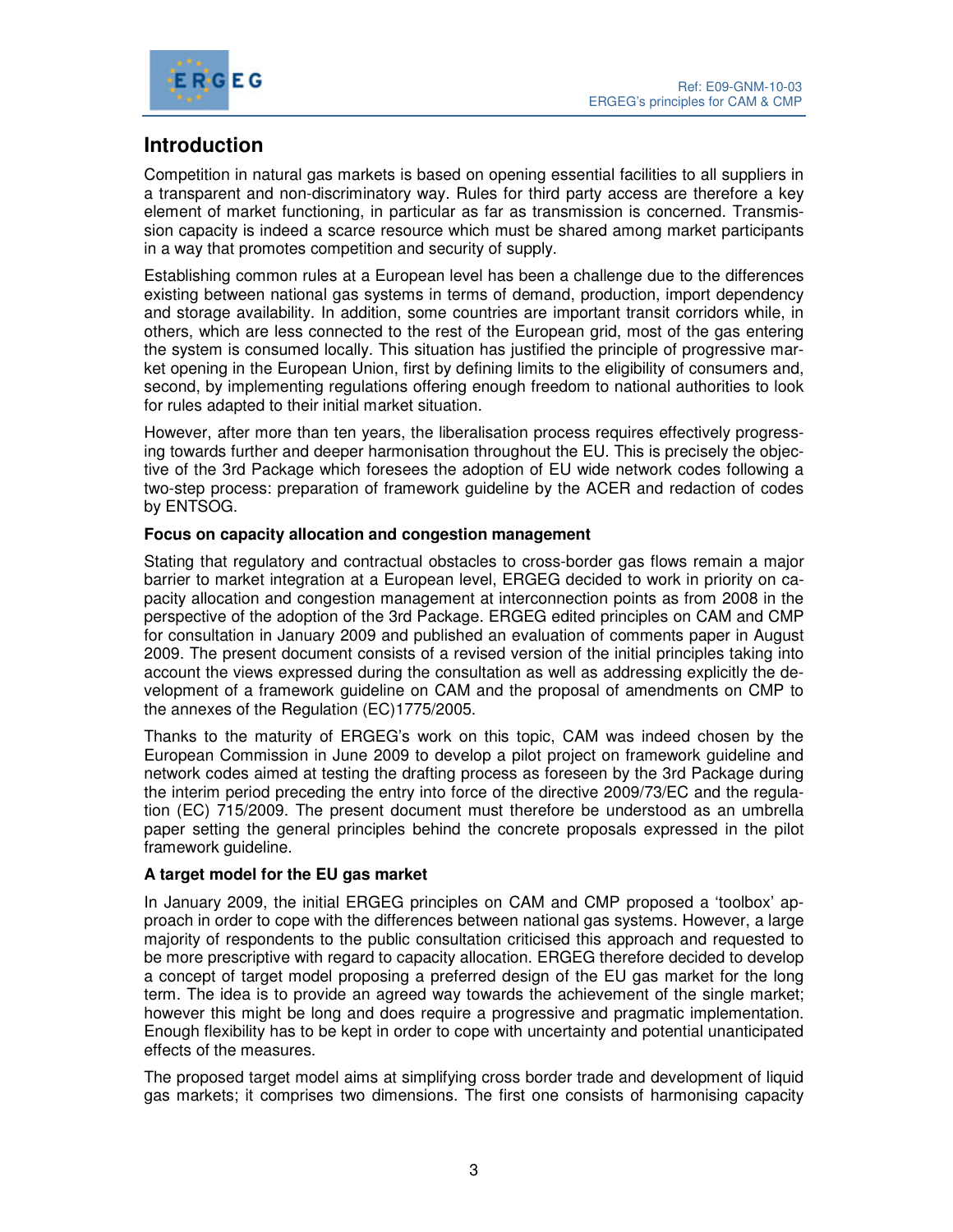

products and allocation at every cross border point to make combined allocations and bundling of products possible. The second one consists of adopting the same kind of allocation procedure over Europe by eliminating first come first served and moving towards auctions, while allowing pro-rata as an interim step.

The objective is to concentrate trading on virtual hubs and develop easy access to interconnections. For this purpose, at each European interconnection point, the same capacity products should be simultaneously offered and allocated on their two sides and the same capacity allocation should be used. In order to be able to offer sufficient amount of capacity, the set of capacity products should be reasonably small. In the end, the design of the EU gas market should be as follows: a set of entry/exit market zones with their own virtual hub connected through a limited number of bundled capacity products identical all over the EU and allocated via auctions.

#### **Background principles and structure of the document**

This document sets out ERGEG's position on CAM and CMP for interconnection points between entry-exit systems (cross-border as well as within Member States) to be used as a basis for the pilot framework guidelines on capacity allocation and for recommending amendments to the Guidelines annexed to Regulation (EC) 1775/2005. It covers four ER-GEG deliverables on CAM and CMP:

- The pilot framework guidelines on congestion allocation in gas transmission networks, which the European commission has officially invited ERGEG to draft and to submit two weeks ahead of the  $17<sup>th</sup>$  Madrid Forum. An initial impact assessment comes along with this pilot framework guideline.
- On congestion management, ERGEG recommends modifications to the existing Guidelines annexed to Regulation (EC) 1775/2005 via comitology. An impact assessment also comes along with these comitology proposals.

As foreseen by Art. 6 of the Gas Regulation 715/2009, a public consultation of two months will be held on the Framework Guideline after the 17<sup>th</sup> Madrid Forum. Once the final version of the framework guideline published, ENTSOG will be requested to draft a network code in line with the framework guideline.

ERGEG's approach developed in this document is based on the general pre-requisites to be applied to gas transmission infrastructure: transparency and non-discrimination. CAM and CMP must combine technical and economic efficiency while addressing the various needs of market participants. On the basis of the target model ERGEG's ambition is, to allow for sufficient adaptability in order to address the various national situations, at least for a limited period of time. The future network codes should also allow shippers to have stable and flexible access to capacity and to act within a simplified system promoting the liquidity of the European gas market and resulting in the development of efficient gas hubs.

This document is divided into the two following sections:

- 1. ERGEG's approach to CAM and CMP
- 2. General principles on capacity offer, capacity allocation and congestion management, from which concrete proposals to improve cross-border gas transport are derived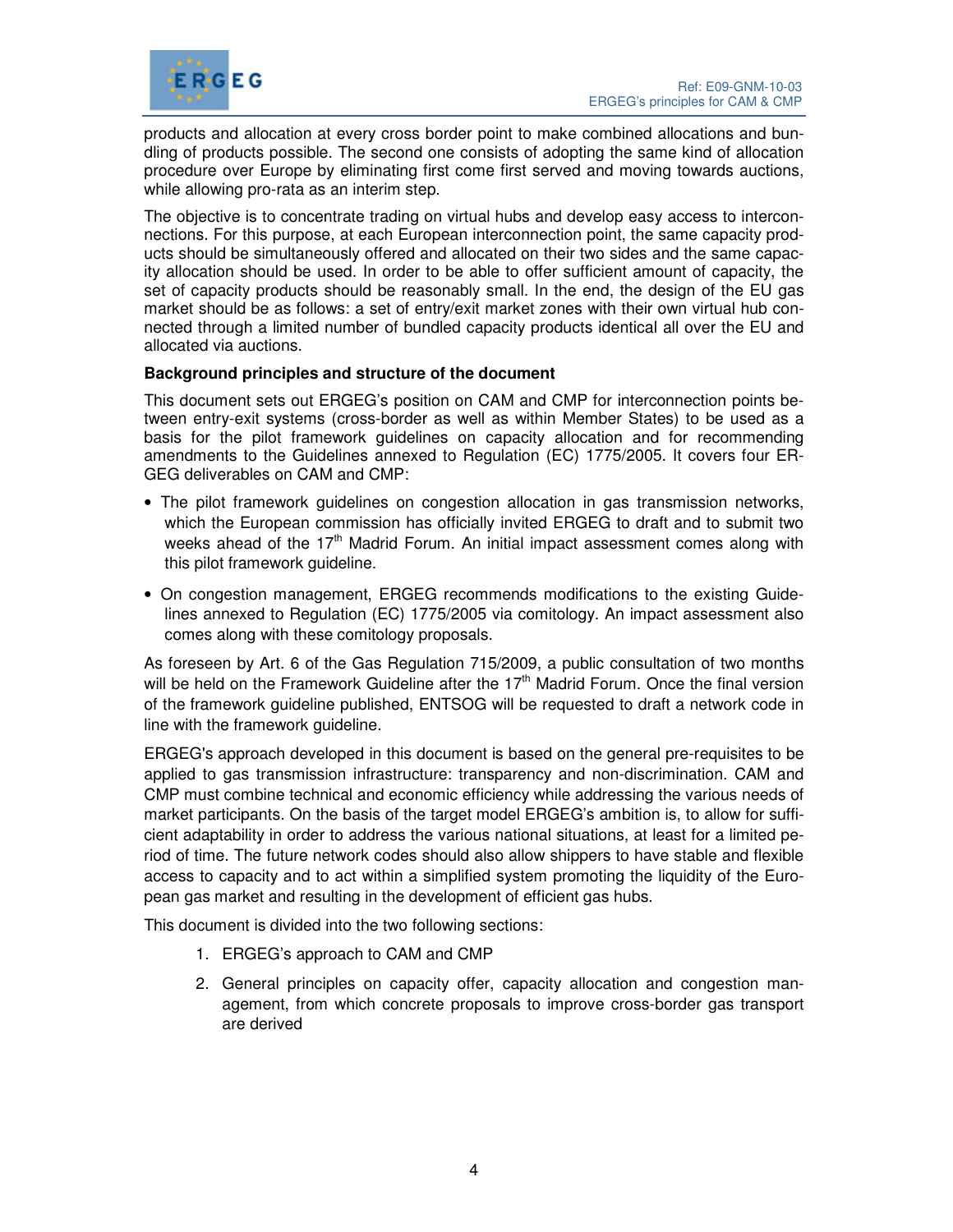

# **1. ERGEG's approach to CAM and CMP**

The function of national regulatory authorities, and in the future of the Agency, is to promote the creation of a single competitive EU gas market to the benefit of EU energy consumers. Since the adoption of the first gas directive in 1998, competition mainly developed on a national basis, which translated in several different market designs and difficulty for new entrants to have access to interconnection points. Promoting cross border trade is therefore a key challenge on the way towards a fully competitive EU gas market associated with liquid virtual hubs.

National regulatory frameworks have to converge toward a common organisation and develop compatible rules for the management of interconnections. In this perspective, access to gas transmission infrastructure is a central issue, not only because networks are essential facilities but also because transmission capacity is a scarce resource which is often booked for long durations by dominant market players. As concluded in the European Commission Directorate General for Competition's (DG COMP) sector inquiry<sup>2</sup>, the EU natural gas market suffers from a lack of competition; under-developed network access for new entrants is identified as a barrier to entry. Evidence shows that, at many interconnection points, capacity is fully booked on a long-term basis, hindering the development of competition. Therefore bringing some firm capacity back to the market via improved CAM and CMP has been identified as a priority for ERGEG, within the existing regulatory context and the amended Regulation as proposed in the 3rd Package.

ERGEG principles on CAM and CMP focus on interconnection points between entry-exit systems<sup>3</sup> (cross-border as well within Member States). It is based on the EU market model as expressed in the new Directive 2009/73/EC and Regulation (EC) 715/2009 as well as on a pragmatic approach addressing the concrete needs of market participants. It sets out proposals to maximise the use of existing pipelines and ensure compatibility of CAM and CMP at interconnection points.

# **1.1 ERGEG priorities on CAM and CMP**

Stimulating competition to the benefit European energy consumers, is one of ERGEG's primary concerns. To achieve this, increased liquidity in the wholesale markets is required. Such liquidity will facilitate new entrants' access to gas, so that they can meet the demand of end-consumers.

ERGEG has identified<sup>4</sup> several issues that must be resolved urgently. These issues primarily relate to the difficulty of new entrants in obtaining capacity. This is due to the lack of available capacity at many interconnection points between entry-exit zones and to some discriminatory aspects of allocation mechanisms. This results in undue transaction efforts for shippers and an imbalance in the market opportunities available to new entrants as compared to incumbents. This situation contributes to an inefficient use of existing interconnection capacity (short-term and long-term) and a lack of liquidity on most European markets.

The DG Comp 2007 sector inquiry also concluded that new entrants are unable to secure primary capacity at key interconnection points due to long-term contracts signed between

-

<sup>&</sup>lt;sup>2</sup> http://ec.europa.eu/competition/sectors/energy/inquiry/index.html

 $3$  As provided for by art. 13 (1) al. 4 of Directive 2009/73

 $^4$  The last analysis was conducted as part of the development of this document, via an ERGEG questionnaire to all NRAs.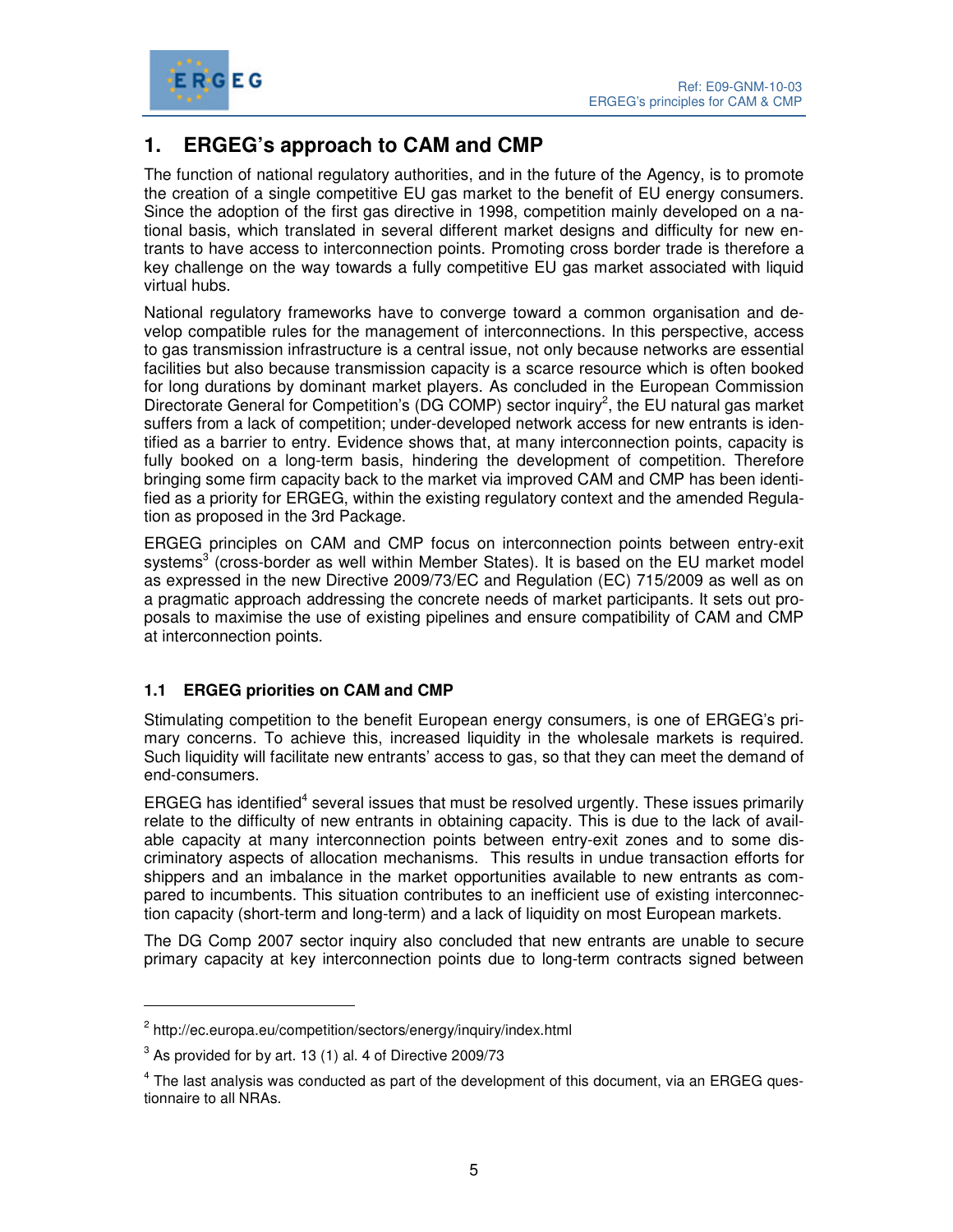

incumbent transmission system operators (TSOs) and supply affiliates. Moreover, access to secondary capacity, which should be open to new entrants, is rarely made available, but where it is, it is bought by other incumbents. Therefore, due to the lack of effective congestion management mechanisms on many of transmission systems, it is seldom possible for new entrants to secure even small amounts of short-term capacity. The effective management of congestion is important in order to facilitate new entry and to promote competition.

As a part of the existing legal framework, there are obligations to provide non-discriminatory third party access. Congestion management provisions are already in place, including use-itor-lose-it (UIOLI) provisions and secondary capacity trading. The contracts allow the historic capacity holder to re-nominate, typically until two hours before the relevant gas flows are to commence. Thus, capacity not used by such historic capacity holders is either not released on the secondary market or, if it is, it is only released on a very short-term and interruptible basis. Therefore, congestion management measures need to be implemented more effectively to achieve the goal of functioning third party access and competitive gas markets.

There are two types of congestion: contractual and physical. Contractual congestion occurs when capacity is fully booked, but a proportion of capacity remains unutilised and there is still demand for capacity. Physical congestion occurs where parts of the network flow at their maximum technical capacity and no further flows can be accommodated, but there is still demand for additional flows. In an efficient market, all technically available capacity would be used and demand for additional capacity would signal the need for investment. The main objective of this document is to propose measures which will encourage TSOs to maximise the capacity offered and provide new entrants with better access to capacity.

#### 1.1.1 Stability and security of access

Uncertainty about how to access network capacity is damaging for gas shippers seeking to flow gas across borders. Shippers need clear information on how to access transmission capacity and the pricing of that capacity. They are likely to wish to book a certain amount of capacity over a longer term for gas that they are guaranteed to flow. They will also wish to have the flexibility to obtain additional capacity on a short-term basis for additional peak flows in gas. In an effective market shippers will have an incentive to sell unwanted capacity on the secondary markets, as it will not be economical to pay for excess capacity.

This requirement can be fulfilled by regularly offering firm capacity products for a range of durations at interconnection points. TSOs must offer complementary products of various durations, with sufficient transparency to allow market participants to develop their business, with a special focus on new entrants.

Guarantees should also be given that, if not used capacity will be brought back to the market. UIOLI mechanisms achieve this aim by maximising the usability of pipelines, while also at communicating the willingness of the regulators' and transporters' to deter capacity hoarding when capacity is fully allocated under long-term contracts. Other mechanisms such as capacity release could also help to provide new entrants with firm capacity in case of market domination by incumbents.

#### 1.1.2 Short-term flexibility

Short-term flexibility is a basic requirement for the development of competitive markets. It provides the correct environment for efficient trading hubs to emerge and provides operators with the ability to manage the intrinsic uncertainty of gas supply businesses. Flexibility can be provided by short-term capacity products offered through flexible CAM such as dayahead auctions. Flexibility can also be achieved by means of firm and interruptible shortterm UIOLI.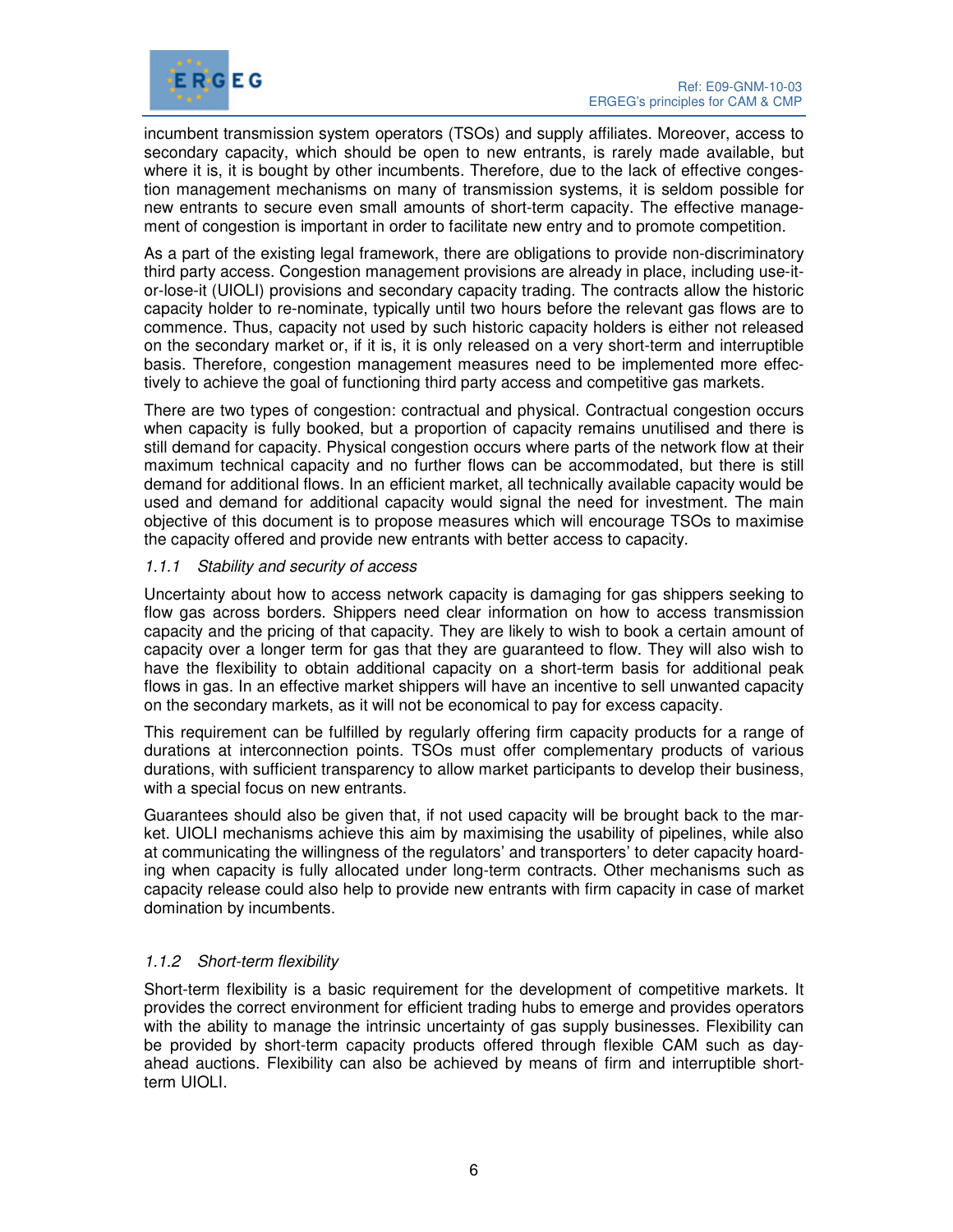

However, in a context dominated by long-term contracts, only a small amount of capacity is available for short-term products at interconnection points in Europe. Several options are available to increase this amount, including requesting TSOs to set aside a non-negligible portion of their existing capacity for bookings of one year or less. Such an obligation appears to be necessary with regard to the new Gas Regulation which states that short-term services must be offered, but does not lay down any threshold.

Short-term capacity products should not be considered as the ultimate solution for achieving competition in European gas markets. In contrast to the electricity market, the ability to use day-to-day opportunities<sup>5</sup> has not yet evolved in many of the European gas markets. In this area, the proposed measures must build on the experiences in the electricity markets.

#### 1.1.3 Enhancing the utilisation of infrastructure and removing contractual congestion

As previously mentioned, the objectives of CAM and CMP are to allocate existing transmission capacity in a manner that both promotes competition and non-discrimination and optimises use of the infrastructure. Thus, if booked capacity is not fully used and demand exceeds supply (contractual congestion), effective congestion management mechanisms (such as UIOLI or methods to improve secondary trading) must be implemented. The congested capacity must be returned to the market in order to maximise the rate of use of the infrastructure and to prevent possible capacity hoarding. In doing so, it is important to find means to ensure that capacity is offered on a firm, rather than an interruptible basis.

Regulation 715/1775 mentions day-ahead UIOLI mechanisms "at least on an interruptible basis" as a means to manage contractual congestion and to avoid possible capacity hoarding. An effective mechanism may be to apply UIOLI to longer-term capacity in order to prevent shippers from capacity hoarding and / or encourage shippers to offer unused capacity on the secondary market. Such mechanisms must, however, avoid "unfair expropriations" and risks of contract cancellation for TSOs.

Another approach may be to develop a capacity buy-back mechanism or the purchase of system energy, e.g. flow commitment, in order to increase TSOs' offer of firm capacity.

Finally, in an effective market, ERGEG would expect that shippers would not hold more capacity than they need and for capacity to be traded in a secondary market. Therefore it is, important for NRAs to consider the barriers to secondary trading. One existing barrier may be that some of the current capacity allocation methods do not create pricing signals that would encourage shippers to sell on excess capacity. A market-based approach to capacity allocation through auctions may create such incentives.

In any case if there is no congestion, there should be no restriction of access to cross-border interconnection. TSOs should introduce capacity allocation methods that ensure all capacity demands are met. Where the congestion is physical, then investment should be considered. However this issue is not addressed within this document.

#### **1.2 Towards the single EU gas market: what target model?**

 $\overline{a}$ 

ERGEG proposals aim at providing a new boost to the development of the single European gas market. For this purpose, the concept of a target model has been developed, which consists of a long term objective showing the way to integration and efficiency.

<sup>5</sup> Regulation 1228/2003/EC amended by Commission Decision 770/2006/EC amending the Annex to Regulation 1228/2003/EC on conditions for access to the network for cross-border exchanges in electricity.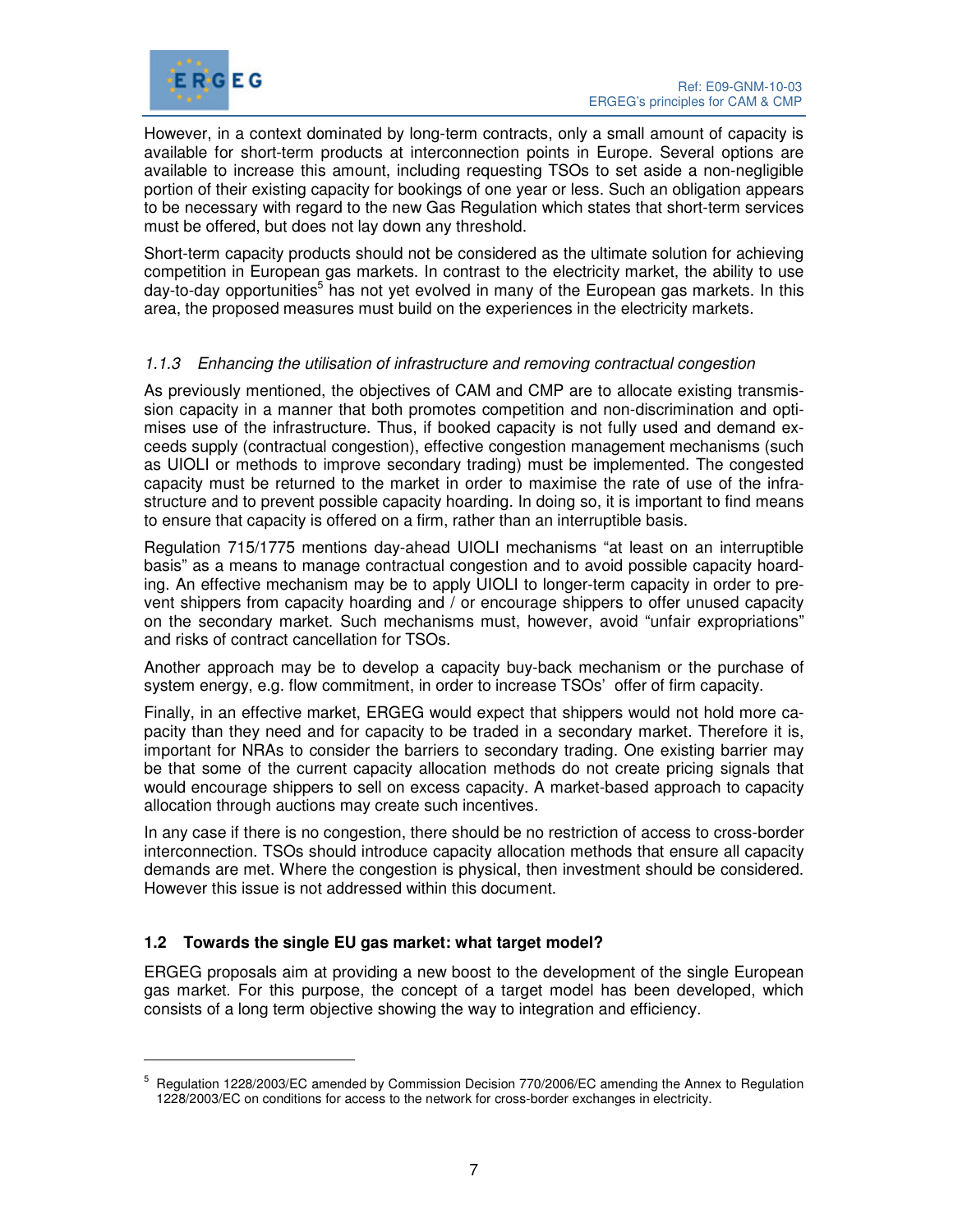

# 1.2.1 Harmonisation of capacity products, CAM and CMP at interconnection points

To date regulations in Europe have been developed with regard to national contexts. As a result, capacity products, CAM and CMP differ widely from one country to another and sometimes even from one TSO to another within the same country. This is a source of capacity mismatches at many interconnection points, which represents a major obstacle to cross-border gas trading and lead to sub-optimal use of infrastructure.

Therefore ERGEG wants capacity products, CAM and CMP to be harmonised at every interconnection point across Europe. At least, compatible capacity products will have to be offered in compatible quantities, using compatible timing and processes; including compatible information processes on the both sides of an interconnection point.

The aim is to implement the same target model at every European interconnection point. This target model is based on the following elements:

- − Capacity at interconnection to be sold via bundled capacity products
- − Reasonably small set of capacity products
- − Capacity products to be marketed via auction. Auctions of the various capacity products to be periodically held and at the same time for each interconnection points
- − Maximisation of the firm capacity offered and release by shippers of their unused capacity

As the immediate implementation of this target model might be, in defined situations, inappropriate, interim steps should be possible at certain interconnection points. These interim steps, which would only be applied under certain conditions, would thus allow for a progressive implementation of the target model. For example, in given cases, before implementing bundled products allocated through auctions, capacity at interconnection points could be allocated as combined exit-entry products through pro rata mechanisms.

This target model and the possible interim steps are described in detail below.

#### 1.2.2 Promoting cooperation between adjacent TSOs

The means by which adjacent TSOs work together to manage interconnection points has a direct impact on the ease of access for shippers and on the capacity made available. Therefore ERGEG proposes to make a high level of cooperation between TSOs mandatory on every aspects regarding interconnection capacity.

#### **1.3 Overview of the proposed CAM and CMP**

In summary, for shippers (in particular new entrants) to be able to access capacity at interconnection points, the following features must be developed:

- TSOs must have a **transparent and clearly defined mechanism** for shippers to request capacity. Where there is no congestion, TSOs **should accept all requests for capacity**.
- TSOs need to implement **better methods of capacity allocation** in order to ensure that new entrants are not foreclosed from the market.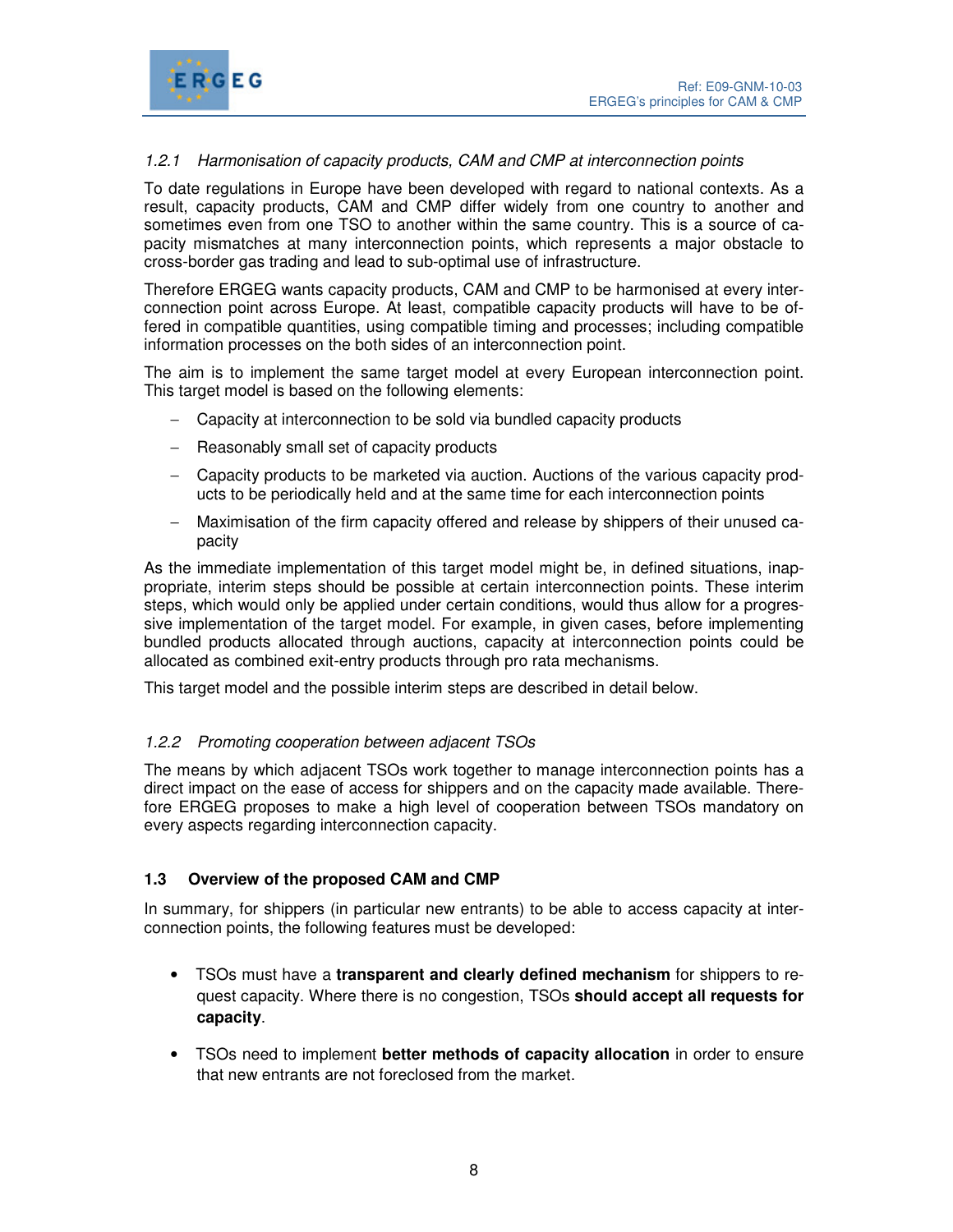

- These methods should ensure that a **range of capacity durations on a regular basis for a reasonable amount of capacity** through **a fair and non-discriminatory process providing signals in the case of insufficient capacity**. If shippers are to have an incentive not to hoard extra capacity for peak periods, they must know that they can buy capacity for shorter durations on a regular basis.
- Therefore TSOs must also take **an active role in managing capacity calculation and allocations** and may need **incentives to offer as much capacity** as possible onto the market.
- There needs to be **sufficient transparency** with regard to gas flows, capacity availability, the supply and demand balance, capacity pricing, the volume of capacity offered and sold under each capacity product and the technical information requirements for network access.
- Capacity allocation methods at cross-border interconnection points must be compatible.

The general principles present capacity products, capacity allocation management and congestion management procedures, summarised as follows:

- **Co-ordination between systems** by promoting co-operation among adjacent TSOs,
- **Capacity products**: different durations, firm and interruptible,
- **Capacity allocation mechanisms**: auctions as the standard CAM, subject to certain conditions. Before these conditions are met, pro rata allocations can be used.
- **Congestion management procedures**: long-term "Use It Or Lose It", interruptible and firm short-term "Use It Or Lose It", purchase of physical energy and capacity buy-back mechanisms and secondary market,
- **Lack of available capacity**: optimisation of capacity calculation and maximisation of the firm capacity offered, rules to discourage capacity hoarding (such as long-term use it or lose it provisions, reservation for short-term bookings, and secondary markets),
- **Putting unused capacity back on the market** by enhancing the usability of interruptible capacity (such as improved transparency and firmness-information provided day-ahead) and day-ahead allocation of unused capacity (including redesign of nomination timetables and restrictions of re-nomination rights).
- **In some cases, well designed incentives** may provide an effective and efficient mechanism for regulators to influence the behaviour of TSOs and shippers.

As the structure of European gas markets and the structure of networks differ, the mechanisms and procedures to be applied in Europe cannot be identical in each Member State. On the other hand, procedures should be at least compatible to support gas flows across interconnection points and the functioning of a competitive market. To this end, many principles allow for solutions to be progressively implemented. The implementation of the principles depends on various criteria, e.g. the development stage of the considered market.

# **1.4 Synthesis of the public consultation**

On the  $26<sup>th</sup>$  January 2009, ERGEG launched a public consultation on "ERGEG Principles: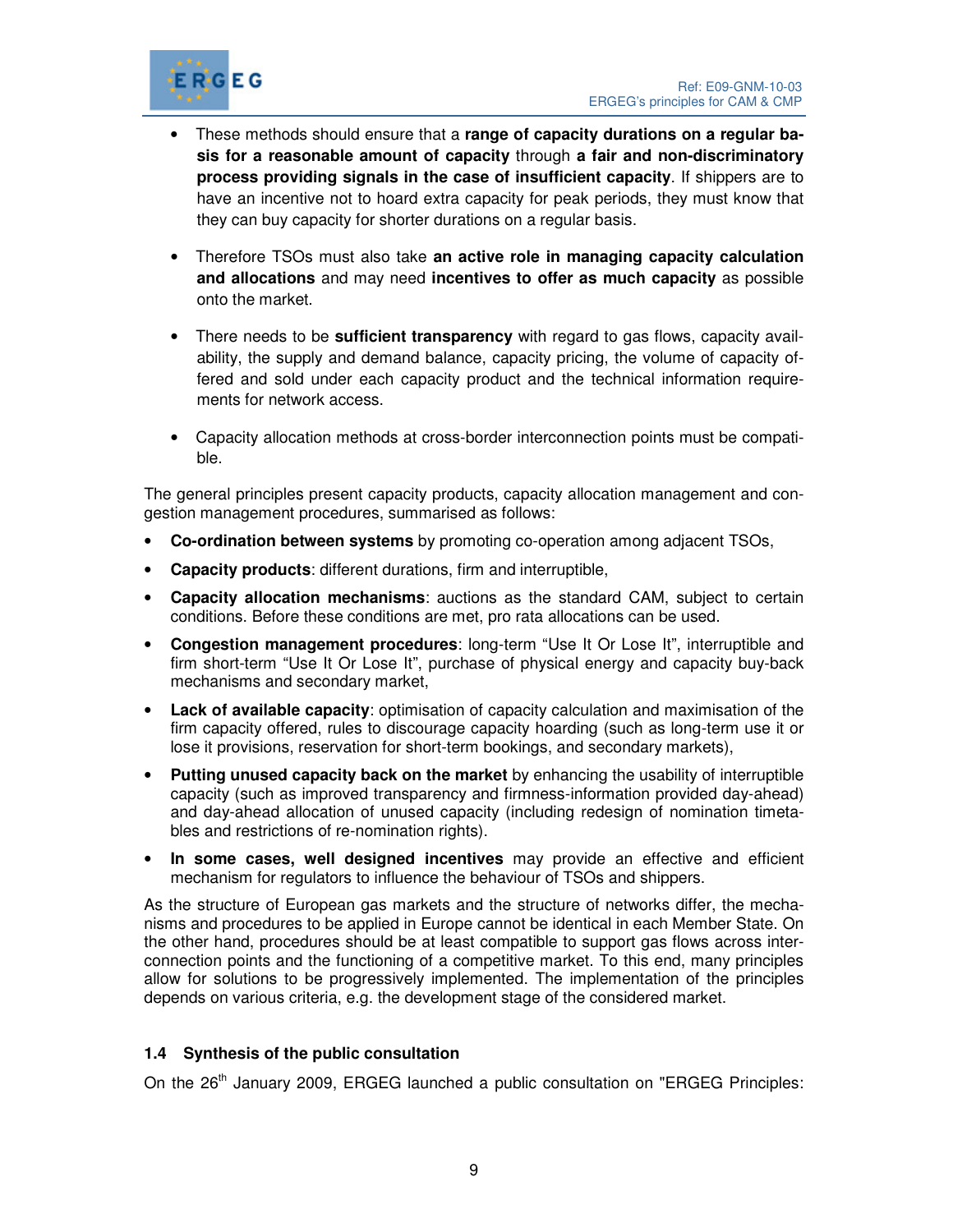

Capacity Allocation Mechanisms and Congestion Management for Gas Transmission Networks". This public consultation document set ERGEG's initial position on capacity allocation and congestion management for interconnection points between entry-exit systems (crossborder and within Member States). ERGEG also held a workshop in Brussels on 18 February 2009 where it presented its proposals to the stakeholders. More than a hundred representatives of the European gas industry participated to this event, having a first opportunity to comment ERGEG proposals. Both the workshop and the 37 responses received to the consultation have shown how important the issues of capacity allocation and congestion management are for the market. The main results of the public consultation can be summarised as follows.

A high number of ERGEG proposals have found wide support or full consensus among the consulted stakeholders, though respondents generally required regulators' proposals to be more prescriptive. There is a large agreement that ERGEG has identified the right issues. The need of further cooperation between TSOs as well as between NRAs as suggested by ERGEG is as well pointed out by the market. A small set of capacity products is desired. The procedures and products are asked to be compatible - if not completely harmonised - at both sides of interconnection points. Finally, secondary markets are seen by many respondents as the best tool to improve capacity use.

Regarding capacity offer, in order to increase available capacity to be offered to the market a more dynamic capacity calculation and the possible application of buy-back mechanisms by TSO have been assessed as a helpful step ahead. In this respect, incentives for TSOs are deemed convenient. Bundled capacity products are largely wished and the mandatory setting aside of a part of capacity for short term would be welcome as well, though in this case the suggested percentages are somewhat diverse.

Concerning capacity allocation methods and congestion management procedures, ERGEG proposal to restrict the use of First Come First Served (FCFS) in case of congestion is widely appreciated. Among other proposed capacity allocation methods (auctions and prorata), there is a preference for auctions, though both receive more support than negative critics. In relation to CMPs, long term Use It Or Lose It (UIOLI) has received varied responses, the main concern being the definition of the underutilisation of capacity. As for short term UIOLI, many reactions have not been positive ad essentially focused on the proposed restriction of renomination rights. Finally, the idea of having a booking platform for capacity allocation has also been widely welcomed by stakeholders.

Some other ERGEG proposals have encountered strong and justified scepticism or reserves. They will therefore be abandoned. This is the case of freeing-up capacity (capacity release) and setting special rules for dominant players, which is considered to be in the domain of competition authorities.

Particular attention is to be paid to GTE's views, given that, once the 3rd Package implemented, TSOs will be responsible through ENTSOG for drafting the network codes on the basis on the framework guidelines developed by the ACER. GTE considers that ERGEG proposals should be more prescriptive to limit the options allowed by the 'toolbox' approach. In its opinion, this is necessary to avoid contradictory measures being implemented on either side of interconnection points. GTE also supports incentives for TSOs, while asking for a fair allocation of risks and rewards and an appropriate coverage of extra costs. Other proposals, such as more dynamic capacity calculation, bundled products and booking platforms are not seen as a priority at this stage. In the consultation, GTE did not support ERGEG's proposal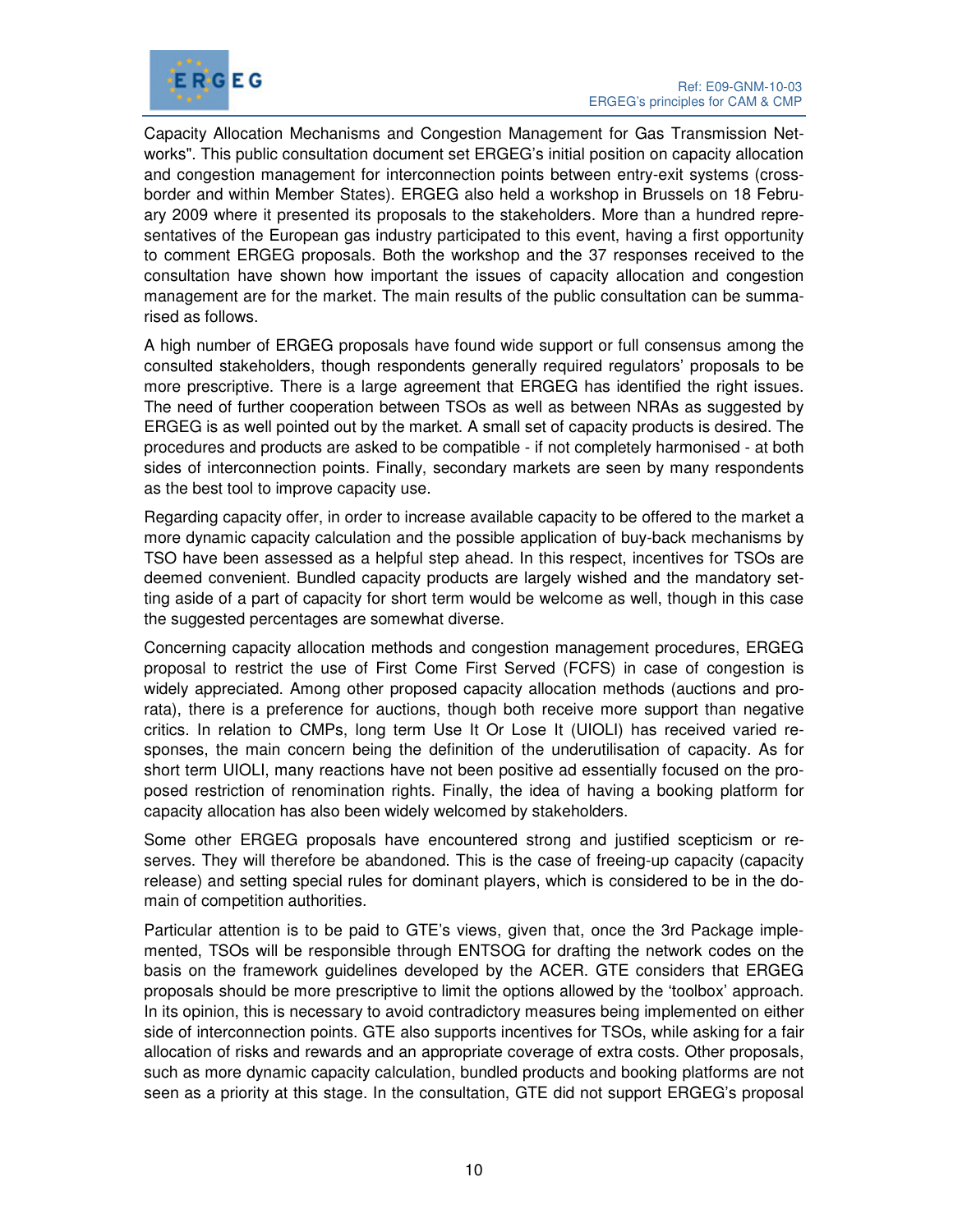

of a firm short-term UIOLI based on a restriction of re-nomination rights because of its feared impact on the flexibility needed by shippers and on balancing whereas accepts the long term UIOLI option with some reservation. GTE finally asks for an implementation schedule to be defined.

# **2. ERGEG's principles on CAM and CMP**

This document presents ERGEG's principles on CAM and CMP. These principles seek to facilitate effective, fair and non-discriminatory third party access and thereby support the development of a competitive internal gas market in Europe.

ERGEG's principles and proposals on CAM and CMP seek to guarantee security, predictability and flexibility for all shippers seeking access to transmission capacity. Therefore, the principles state that TSOs shall regularly offer capacity products of various durations via transparent, fair and non-discriminatory allocation procedures. Adjacent TSOs shall cooperate in order to optimise the use of the networks and to, at least, offer compatible products and use compatible procedures. Finally, ways need to be found to bring unused capacity back onto the market in the short and the long-term.

## **2.1 Legal background**

The principles developed in this document are based on the new Gas Directive 2009/73, Gas Regulation 715/2009, on the new Agency Regulation 713/2009 and for the comitology recommendations on the Gas Regulation 1775/2005.

Art. 6(4) of the Agency Regulation 713/2009 and Art. 6 of the Gas Regulation 715/2009 require the Agency for the Cooperation of Energy Regulators to submit framework guidelines to the European commission. The European commission has invited ERGEG to assume the role assigned to the Agency under article 6(2) of Regulation 715/2009 and to submit a nonbinding framework guideline on capacity allocation before the  $17<sup>th</sup>$  Madrid Forum.

Furthermore, recommendations on congestion management procedures are suitable for legally-binding adoption into the annex of the Gas Regulation 1775/2005 via comitology, according to Article 9(1)b of Regulation (EC) 1775/2005.

The 3rd Package on energy adopted by the European commission will come into force on the 3<sup>rd</sup> March 2011. It aims at achieving a truly internal European gas market. This is why the promotion of cross-border trade is at the centre of the new Gas Directive and Regulation. Accordingly, transmission system operators as well as regulators have now a duty to cooperate in order to facilitate cross-border flows.

The new Gas Regulation addresses in length capacity allocation and congestion management in its Art. 16, which is broadly similar to the Art. 5 of the Regulation 1775/2005. The novelty is that transmission system operators are now required to develop capacity allocation mechanisms and congestion management which shall facilitate cross-border exchanges of natural gas. Art. 12 states that "[T]ransmission system operators shall promote operational arrangement in order to ensure the optimum management of the networks and shall promote […] the coordinated allocation of cross-border capacity through nondiscriminatory market-based solutions".

Furthermore, according to the Directive 2009/73, "[T]he development of a true internal market in natural gas […] should be one of the main goals of this Directive and regulatory issues on cross border interconnections and regional markets should, therefore, be one of the main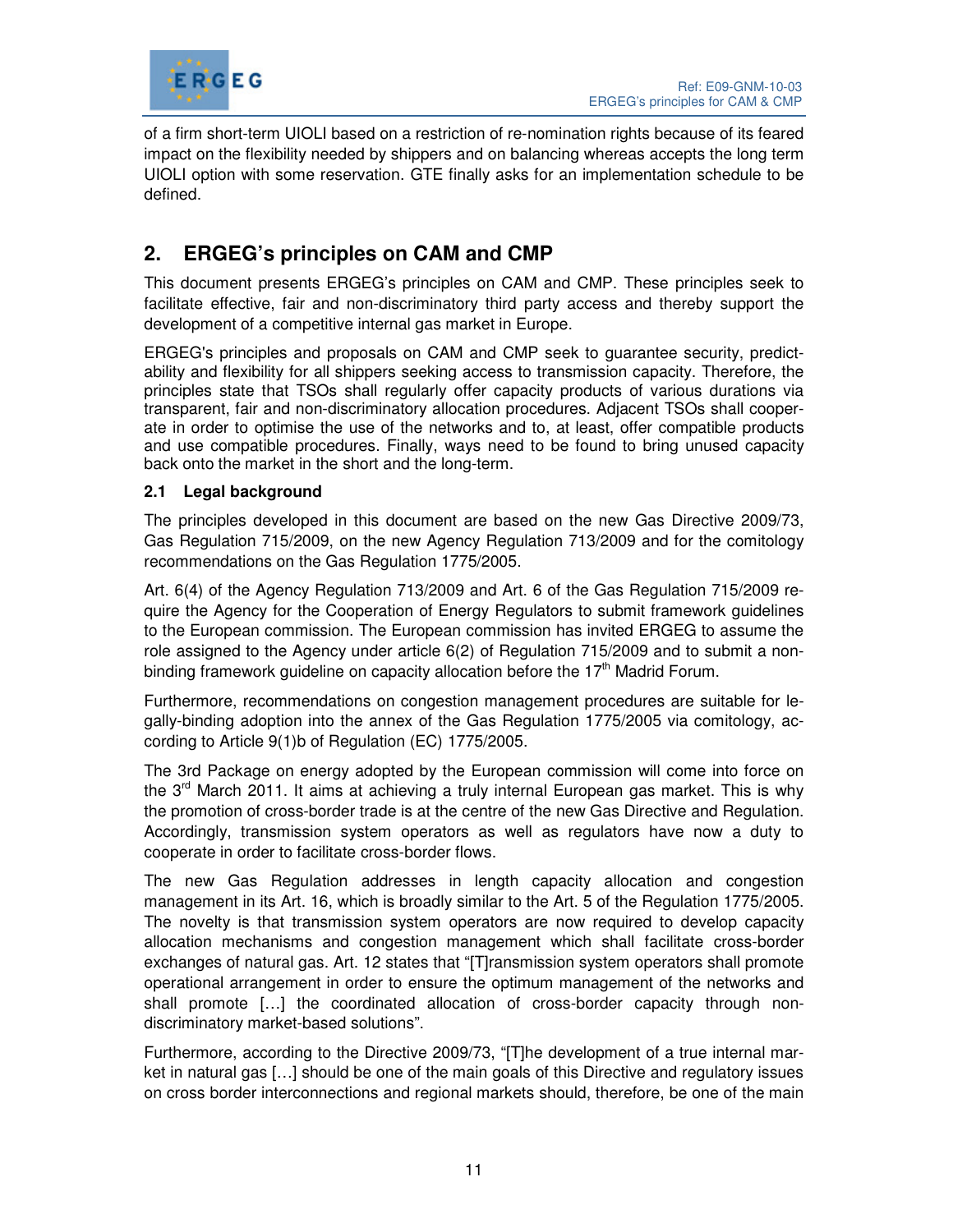

tasks of the regulatory authorities"<sup>6</sup>. Art. 7 requires regulatory authorities to cooperate with each other in order to integrate their national markets. Regulatory authorities shall also promote the cooperation of transmission system operators and foster the consistency of their legal, regulatory and technical frameworks. More specifically, Art. 42 (2)a imposes a duty on regulators to cooperate in order to promote the allocation of cross-border capacity. Art. 40 provides for regulatory authorities to enhance the integration of national markets.

In order to foster the harmonisation of cross-border rules, the new directive grants regulators the appropriate competences. According to Art. 41 (6)c and Art. 9, "[T]he regulatory authorities shall be responsible for fixing or approving sufficiently in advance of their entry into force at least the methodologies used […and…] establish the terms and conditions for: […] access to cross-border infrastructures, including the procedures for the allocation of capacity and congestion management". "[T]ransmission system operators […] shall submit their congestion management rules, including capacity allocation to the national regulatory authorities [, who] may request amendments to those rules."

Furthermore, the following documents have been taken into account:

- Existing guidelines on third-party access service and on principles underlying the capacity allocation mechanisms, congestion management procedures and their application in the event of contractual congestion, annexed to Regulation (EC) 1775/2005 on conditions for access to the natural gas transmission networks
- Commission staff working document on capacity allocation and congestion management for access to the natural gas transmission networks regulated under Article 5 of Regulation 1775/2005/EC on conditions for access to the natural gas transmission networks ; SEC(2007) 822

#### **2.2 Scope of the principles**

#### 2.2.1 General scope of application

These guidelines shall apply to every interconnection point between entry-exit systems<sup>7</sup>, i.e. cross-border as well as within Member States, as far as these points are subject to booking procedures.

The guidelines shall thus apply only to interconnection points which are part of transmission networks. This means that exit points to end consumers, entry points from LNG-terminals as well as entry/exit points to/from storage facilities are not subject to these Guidelines.

The guidelines seek to propose solutions for effective, fair and non-discriminatory third-party access to capacity that are consistent with the different market developments across Europe. This is why under a unique set of principles and given the diversity of the European gas markets, a uniform set of procedures for every European interconnection point, might not be appropriate at this stage. Therefore, interim steps may be accepted until the implementation of the defined target model has been achieved.

 $\overline{a}$ 

 $6$  Visa (57) of Directive 2009/73

<sup>&</sup>lt;sup>7</sup> As provided for by art. 13 § 1 al. 4 of Directive 2009/73 [target model to be achieved]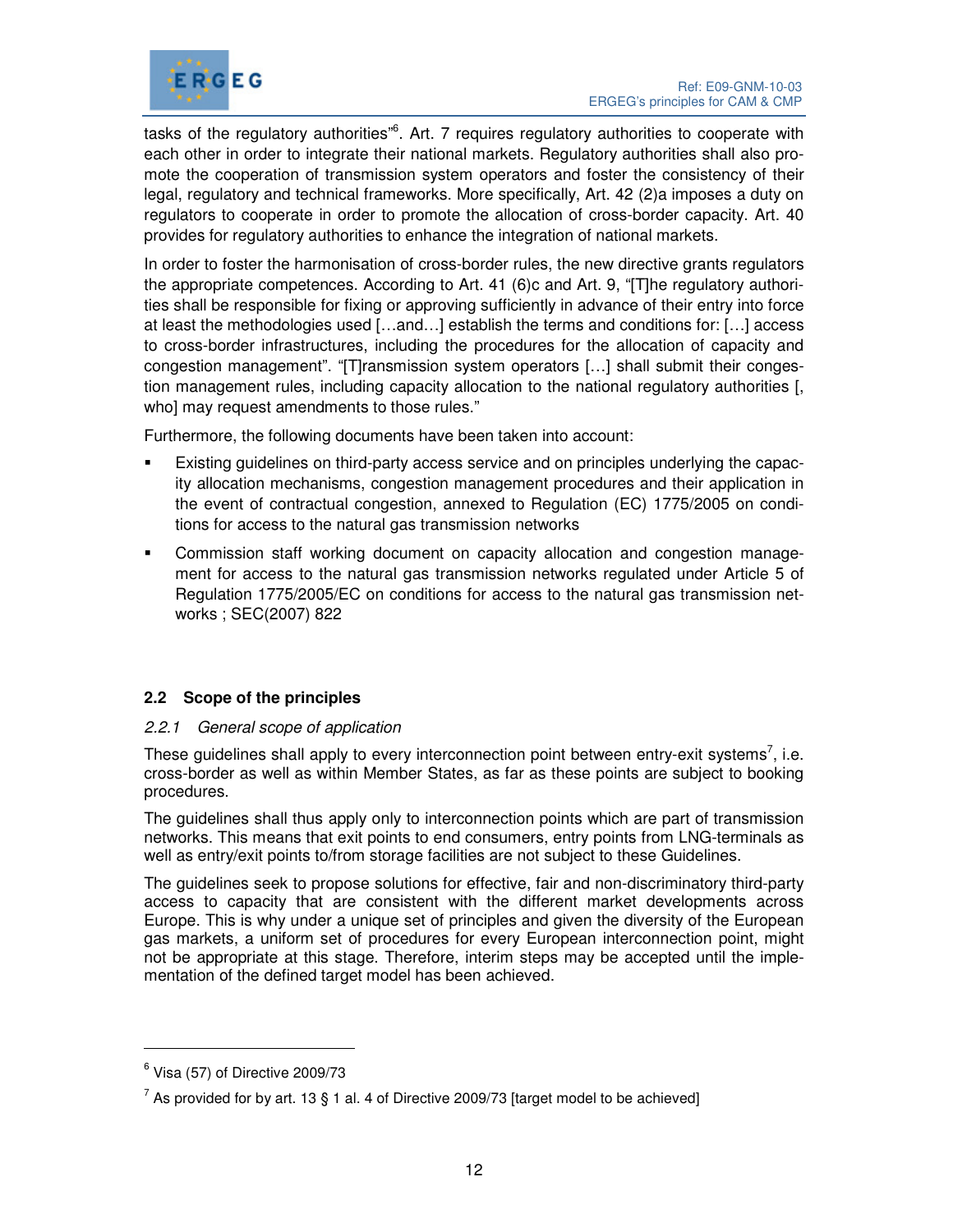

In case of the absence of congestion, congestion management procedures would logically not be needed. Therefore, in the absence of congestion, the specific congestion management procedures – firm short term use-it-or-lose-it (UIOLI, cf. below) – do not need to be applied as their implementation would then be contra productive.

## 2.2.2 Existing contracts

Where needed, existing contracts should be amended in order to comply with the rules established by ERGEG's proposals on CAM and CMP. In case contracts would be amended, shippers should have the possibility of terminating contracts.

This does not question the existence of capacity contracts but would only consist of amending some existing contracts if necessary. These amendments would be needed to allow for a swift and uniform implementation of the proposed measures. In general, it should be noted that reforms and changes of existing rules imply amendments of existing contracts. This has been witnessed in the recent past in many gas European systems. It is thus normal that the implementation of these guidelines could lead to amending the existing contracts once implemented.

## 2.2.3 Other issues related to CAM and CMP

This document focuses on CAM and CMP issues and does not directly address other related issues.

#### **Tariffs**

ERGEG's proposals may result in additional income for TSOs. This is likely with regard to auctions and is likely to occur when TSOs free up capacity. These surplus revenues could be used to increase physical capacity or to redistribute it among network users in the form of a tariff reduction or to provide incentives to maximise the offered capacity, subject to the national regulatory authority's approval.

The design of access tariffs has a determining influence on the use of capacity. Therefore tariffs shall reflect the market value of the capacity services offered. They shall not provide distorted or improper incentives for the utilisation of capacity, e.g. the price of long term capacity products shall not be to high as this would lead to a level of long term bookings exceeding the real need for long term capacity reservation. In the same way, the price for interruptible capacity should reflect the probability of interruption. Given the importance of this issue, a framework guideline on tariffs is already under preparation and will comprehensively address these issues.

#### Allocation of new capacity – investments

When developing new capacity, TSOs shall use transparent, fair and non-discriminatory allocation procedures to allocate this new capacity. These procedures shall allow all market participants to request capacity.

- Allocation of new capacity in the long-term shall be carried out using open seasons or long-term auctions, as currently used in the UK. Open seasons shall follow ERGEG's Guidelines for Good Practice on Open Season Procedures (GGPOS).
- If TSOs reserve a part of the capacity developed for short term bookings (e.g. a duration of one year or less), this short-term capacity shall be allocated via auctions or pro-rata mechanisms.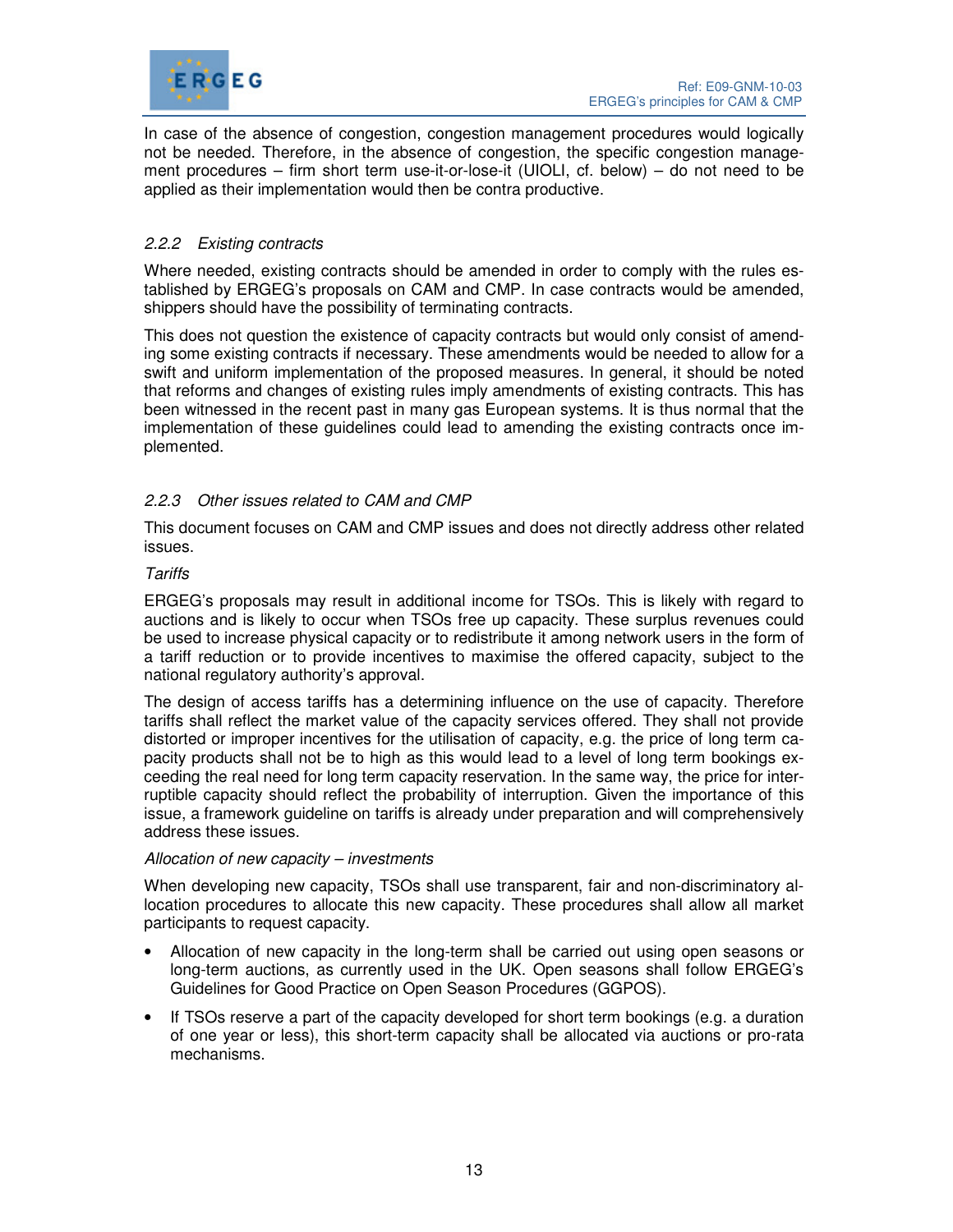

In some countries, investment decisions may be driven by elements and procedures such as well-supported demand or central planning. Even in these cases, it remains essential that once the investment decision is made, the new capacity is allocated in a transparent, efficient and non-discriminatory way.

## **2.3 ERGEG principles on general issues**

#### 2.3.1 Implementation of compatible products and procedures

TSOs shall at least implement compatible products and follow compatible procedures on each side of interconnection points. This concerns, inter alia, the type of contract and the network codes, booking procedures (lead time, reservation notice, etc.), capacity duration, available capacity, nomination and, re-nomination procedures (if relevant).

This also applies to interruptible capacity. Adjacent TSOs shall apply compatible procedures regarding the offer, allocation and interruption of interruptible capacity. There should not be different interruption patterns on each side of the border for shippers, otherwise interruptible capacity products could not be usable by shippers at interconnection points.

Solving the current capacity mismatches in Europe, reducing the operational complexity of cross-border shipping and ensuring full product compatibility will significantly reduce the obstacles to the development of flows at interconnection points. Compatibility is vital for the integration of adjacent markets and, for the achievement of the single European market.

Furthermore, transmission system operators shall implement standardised communication procedures. They shall utilise information systems and electronic on-line screen-based communications as a means to provide adequate data to network users and to simplify transactions, such as nominations, capacity contracting and transfers of capacity rights between network users. National regulatory authorities may set out further details relating to standardised communication procedures.

#### 2.2.1 Cooperation between adjacent TSOs

Transmission system operators shall cooperate with adjacent transmission system operators in order to promote efficient cross-border trade and efficient network access. In order to optimise the use of the networks and the capacity offered, adjacent transmission system operators shall cooperate at the technical and operational level. At the end, they shall exchange all necessary information and data. This information shall comprise, inter alia, forecasts on entry and exit flows, availability of networks and maintenance, the use of system energy and capacity buy-back and flow metering.

Furthermore, in order to maximise the available capacity adjacent transmission system operators shall cooperate and coordinate maintenance periods. This joint maximisation of available capacity shall be based, inter alia, on a coordination of the capacity calculation and on the information to be exchanged between adjacent transmission system operators.

Finally, adjacent transmission system operators shall allocate capacity simultaneously or at least coordinate their capacity allocations and shall harmonise congestion management procedures.

#### 2.3.2 Minimum requirements for capacity calculation

It is recommended that TSOs follow a dynamic approach with regard to the calculation of technical capacity, instead of the static approach currently used by many TSOs. This dy-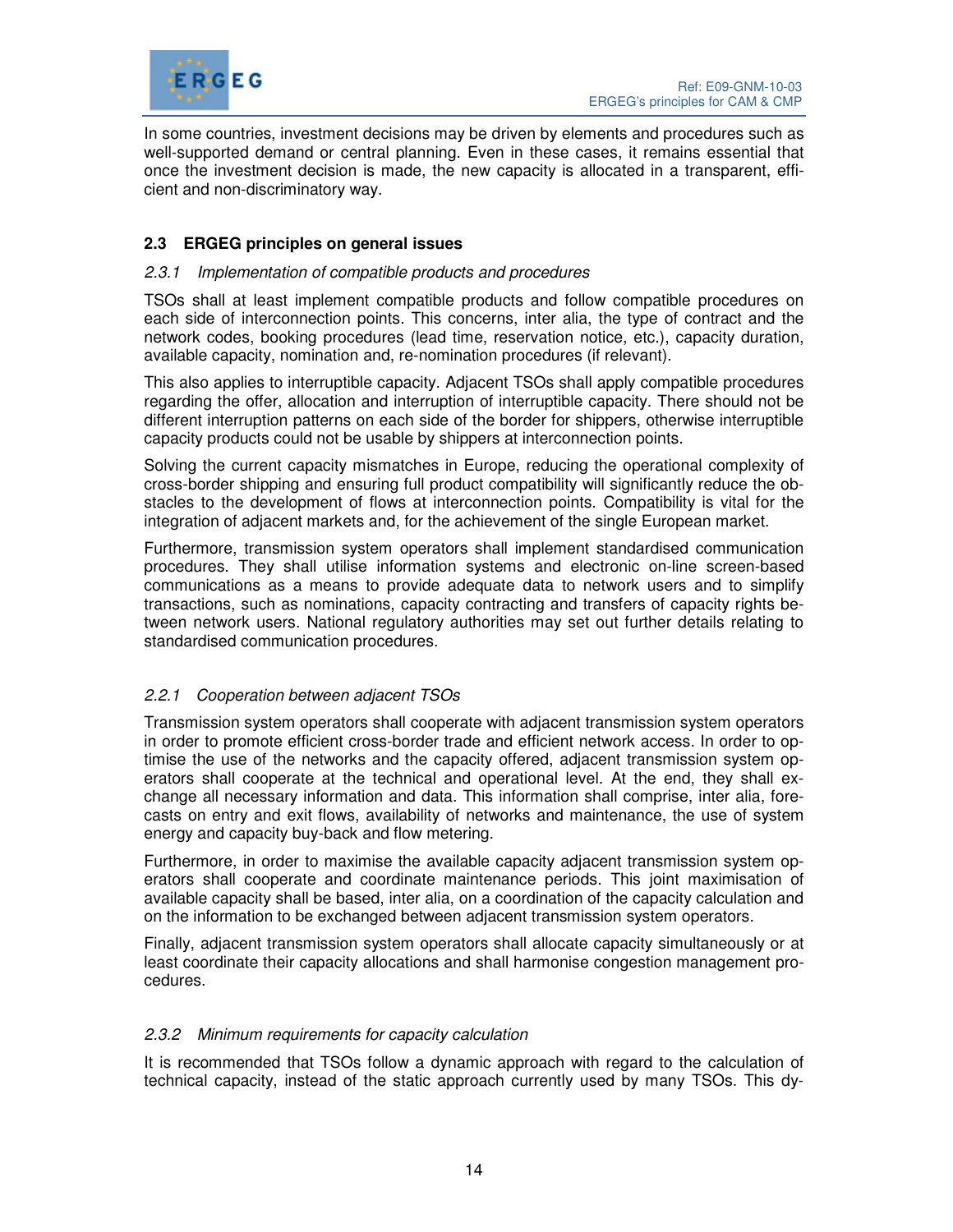

namic approach requires in particular that TSOs re-calculate technically available capacity on a regular basis, on the basis of actual technical conditions (e.g. calorific value, temperature, expected consumption). This dynamic capacity calculation should aim at maximising the capacity offered to the market. This is without prejudice to the ability of TSOs to offer capacity above the existing calculated capacity (cf. capacity buy-back below).

## 2.3.3 Network security and emergency

In any case, the application of ERGEG principles does not reduce or question the TSO's responsibility for security of network operation and supply.

Should difficulties in meeting contractual delivery obligations arise due to force majeure, transmission system operators shall notify network users and seek a non-discriminatory solution without delay, e.g. proportionate reduction of nominated flows.

#### 2.3.4 Incentivisation

TSOs shall receive a fair remuneration (cost coverage and an appropriate remuneration of capital) for the provision of their normal services, as prescribed by European legislation. TSOs shall also be rewarded in case they take extra risks going beyond their obligations and their normal duties relative to capacity allocation and congestion management. This incentivisation could be both positive, as a reward for performance going beyond the normal duties of TSOs, and also negative, as a sanction in the event TSOs fail to perform their normal duties. Effective incentive mechanisms thus ensure that it is in the TSOs' interest to act in a specific way.

Incentivisation may be achieved by allowing TSOs to retain a certain share of the revenues subject to the achievement of certain targets and by not covering losses in cases TSOs perform under a certain level. One example of incentivisation is the capacity buy-back (cf. below).

#### **2.4 ERGEG principles on capacity offer**

Transmission system operators shall offer to shippers a reasonably small set of capacity products of various durations in a transparent and non-discriminatory manner and on a regular and repeated basis. They shall regularly consult stakeholders on their capacity offer. The set of capacity products offered by TSOs shall be the same for each interconnection point across the European Union.

Target model and possible interim steps: Adjacent TSOs shall offer bundled firm and interruptible capacity products at every interconnection point between entry-exit systems. However, in case capacity products are not harmonised on each side of the interconnection point, it might not be possible to offer bundled products. In that case, TSOs should offer combined exit-entry products as an interim steps towards bundled products.

Capacity published as available shall be binding on TSOs since this is a prerequisite for allocating capacity. Capacity allocations shall not take place outside the allocation procedures provided for by these Guidelines. Separate capacity for transit purposes shall be avoided in order to ensure maximum liquidity of capacity markets.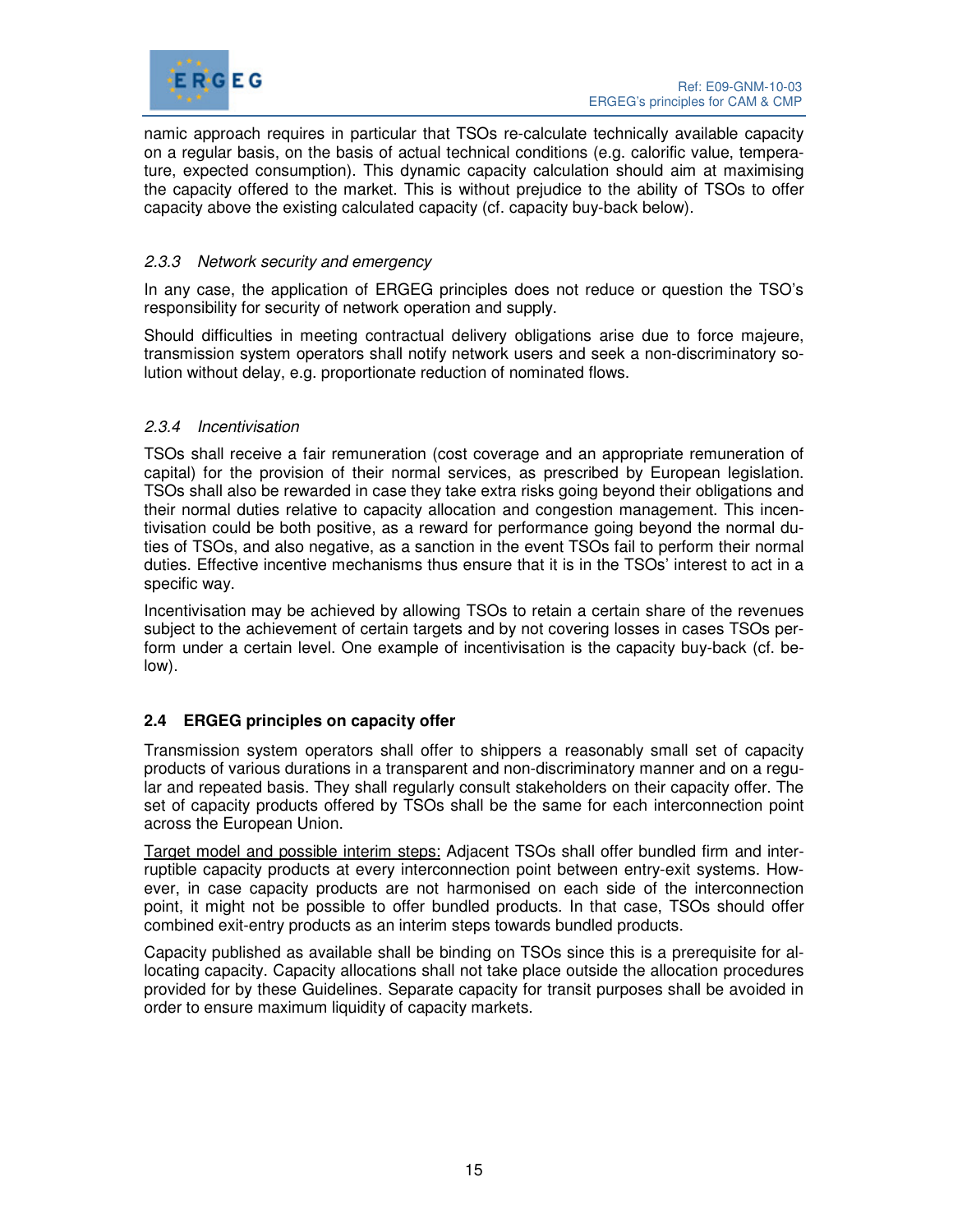

# 2.4.1 Bundled products

TSOs shall offer bundled products at interconnection points between entry-exit systems. In order to offer bundled products, TSOs shall integrate exit and entry capacity into single bundled products at interconnection points. The bundling of capacity is a key element to facilitate cross-border market integration. It greatly helps to reduce transaction efforts and to gather liquidity at the virtual hubs, as trading at the flanges, i.e. at interconnection points, will be restrained or even will not be possible any more. Shippers intending to book or use bundled capacity must have access at least to virtual hubs on both sides of the relevant interconnection points.

However, this offer of bundled capacity products at interconnection points shall be subject to conditions. One of the main conditions is the prior harmonisation of capacity offer, products and procedures on each side of the considered interconnection points. Before this condition is met, TSOs shall be required to offer at least combined exit-entry capacity products between entry-exit zones to shippers. The combined products include the exit capacity from one zone and the entry capacity into the adjacent zone. To be able to offer such products, an option is that one TSO allocates all available entry and exit capacity jointly offered. Combined entry-exit products are thus a first step towards bundled products.

## 2.4.2 Capacity duration

TSOs shall ensure that shippers can book capacity for a range of short to long-term durations<sup>8</sup>. At the same time the set of capacity products shall be reasonably small in order to avoid a too high dispersion of capacity. The capacity offer shall be developed by transmission system operators, following proper consultation with users and supervised by national regulatory authorities.

The combination of capacity products of various durations is necessary to achieve both stability and flexibility of access. If shippers have access to a range of capacity durations, it will incentivise them to buy as much capacity as required over longer timescales, while allowing them to procure additional capacity at short notice for unexpected peaks., Shippers must be offered capacity on a regular basis, through a fair and non-discriminatory process. If shippers are to have an incentive not to hoard extra capacity for peak periods, they must be confident that they can buy capacity for shorter durations on a regular basis.

Capacity products with durations of more than 5 years are the standard offered by many TSOs today. They are often the only ones provided to the market and in most situations are fully booked by incumbents.

Capacity products with durations of 2 to 5 years may also be requested by shippers, depending on the market structure. Products with these durations may meet the needs of new entrants developing supply activities to end-consumers. They need stability of access, but are unable to commit themselves for more than a few years.

Offering capacity with a duration of one year or less facilitates bringing capacity onto the market on a regular basis and, hence, new entrants' access to capacity. However, it should be noted that where capacity is already fully booked, the segmentation will not result in additional capacity that can be provided to the market.

TSOs shall thus offer capacity products of various durations to meet the various needs of shippers. NRAs shall be entitled to require TSOs to offer a certain quantity of capacity products of various durations.

 $\ddot{ }$ 

<sup>&</sup>lt;sup>8</sup> Annex 2 illustrates different capacity products.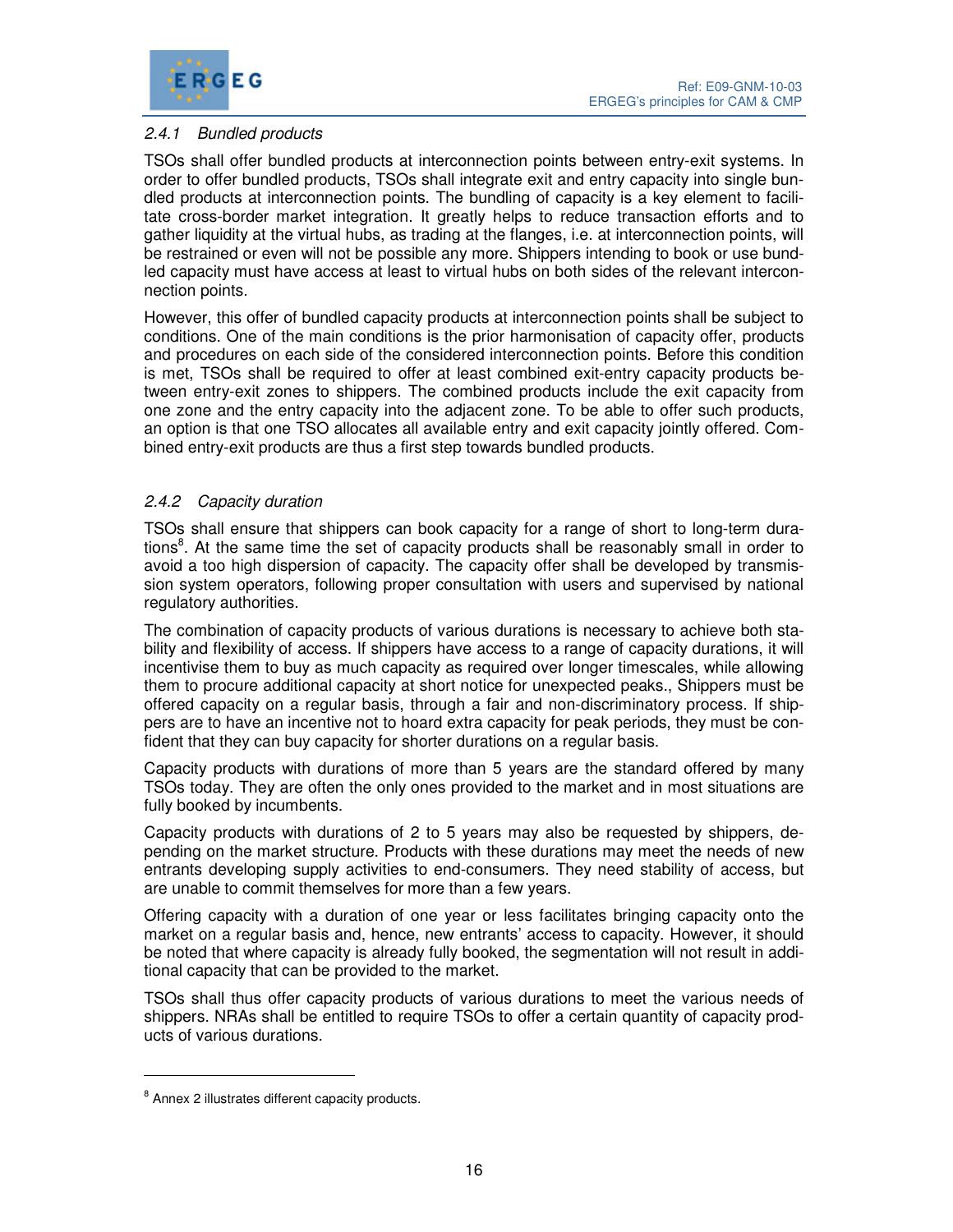

# 2.4.3 Capacity products of one year and less

A reasonable part of the technical capacity shall be set aside for firm capacity products of one year and less. Some of this shall be reserved for yearly capacity products.

The provision of capacity products of one year and less shall be mandatory for the following reasons:

- they allow new entrants access to capacity, even those with limited financial commitment capabilities;
- they reduce the risk of market foreclosure by incumbents;
- they help to bring capacity onto the market on a regular basis;
- Buying capacity for short durations discourage shippers to hoard extra capacity for peak periods, as explained before.

This provision of capacity products of one year and less shall be mandatory, unless the primary and secondary market and the UIOLI procedures provide shippers with satisfactory access to capacity, which could justify an exemption.

This is because, in some cases, there may be liquid primary or secondary markets for capacity of various durations or functioning UIOLI mechanisms. In this situation, shippers could obtain access to the capacity they need, even for a short duration via this primary or secondary market. In this particular situation, there would be no need for a mandatory offer of capacity products of one year and less.

The minimum level of capacity of one year and less to be offered is a decision which should be reached on a national basis, taking into account market needs. ERGEG proposes that a realistic range for the short-term capacity share is 10% to 25% of the technical capacity. This proportion shall be subject to national regulatory authorities' approval.

#### 2.4.4 Intra-day capacity

National regulatory authorities may require that any capacity becoming available to the transmission system operator within day shall be offered immediately, as far as the national regulatory authority considers this necessary.

Network users should be entitled to submit nominations on an interruptible basis at any time. Transmission system operators shall use best endeavours to comply with these nominations.

#### 2.4.5 Interruptible products

Transmission system operators shall offer compatible interruptible capacity or equivalent products at every interconnection point. TSOs shall thus harmonise, among others, the technical reasons for interruption, the classes of interruptibility and the calculation of the interruption probabilities, the interruption procedures. Interruptions shall take place in a coordinated manner. The "Last come – first interrupted" methodology shall not be used, given that it is potentially discriminatory, as is "first come – first served".

Interruptible intra-day UIOLI capacity could be required: capacity for day D would be required by means of re-nominations. The original capacity holder would keep the right to renominate, thus interrupting the intra-day capacity allocated through the UIOLI mechanism.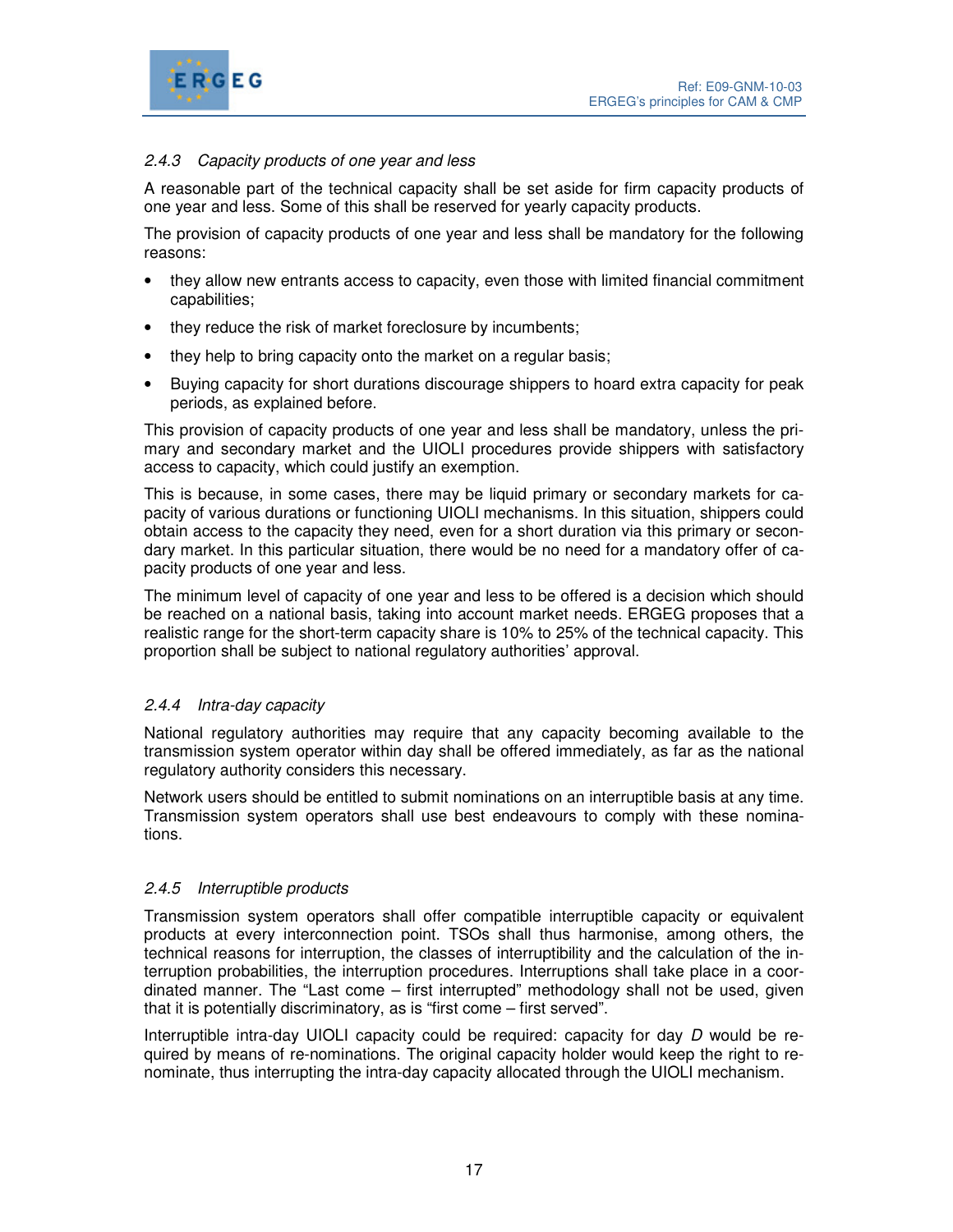

#### **2.5 ERGEG principles on capacity allocation mechanisms**

Primary capacity shall be allocated through transparent, efficient and non-discriminatory procedures. It is reminded that these procedures will be approved by the relevant NRAs. Allocation procedures established by TSOs shall allow every shipper looking to obtain access to capacity to request the amount of capacity they are seeking to purchase.

Target model and possible interim steps: Adjacent TSOs shall allocate capacity through auctions held simultaneously at every interconnection point between entry-exit systems. However - before certain conditions are met - auctions might be inappropriate, as their outcome may bar some shippers from access to capacity. In that case, pro-rata allocation may be used as an interim solution. In any case, the allocation methodology shall be harmonised on each side of a given interconnection point.

#### 2.5.1 Allocation of existing capacity

Capacity allocation mechanisms shall regularly offer shippers equal opportunities to request the amount of capacity they need. Allocation procedures shall consist of a time window during which shippers can express their capacity requirements.

If the demand for capacity does not exceed the capacity offered through the allocation procedure, i.e. in the absence of contractual congestion, TSOs shall accept all requests for firm capacity and allocate capacity accordingly to shippers.

Concretely, this means that, subject to certain conditions, TSOs shall use auctions to allocate capacity. Auction should be used to allocate scarce capacity as it is, in ERGEG's view, the best allocation mechanism in case of congestion, if certain conditions are met. It is the preferred method as it best reveals the value of capacity. Through auctions, the capacity is thus allocated to those shippers who value it most. Auctions are also the preferred method for re-allocating unused capacity freed up through UIOLI (use-it-or-lose-it) provisions.

Any issues arising from market structure and behaviour of participants (such as vertical integration or market dominance) largely exist regardless of the preferred allocation method, and can be addressed in part through the detailed auction design.

However, this is true only if certain conditions are met. These conditions are mainly related to the development stage of the relevant market. In case of immature or underdeveloped market, auctions may not be appropriate. In this case, there is indeed a risk that some participants may be able to exploit their dominant position and to bar small shippers from access to capacity. This is why, before these conditions are met, TSOs may use a pro-rata mechanism instead of auctions. Pro rata is indeed a guarantee for every shipper that he will have a minimum access to capacity.

The frequency of capacity allocations and their lead time (i.e. the time between the capacity contract conclusion and its beginning) shall be appropriate with regard to the duration of the capacity contract allocated through the allocation procedures. The longer the duration of the capacity contract, the longer the required lead time and the lower the frequency of allocations should be.

There is one type of capacity for which first come first served (FCFS) allocation could be appropriate: intraday capacity. Given the immediacy needed for the allocation of intraday capacity, FCFS seems to be suitable and could therefore be used instead of auction or pro rata.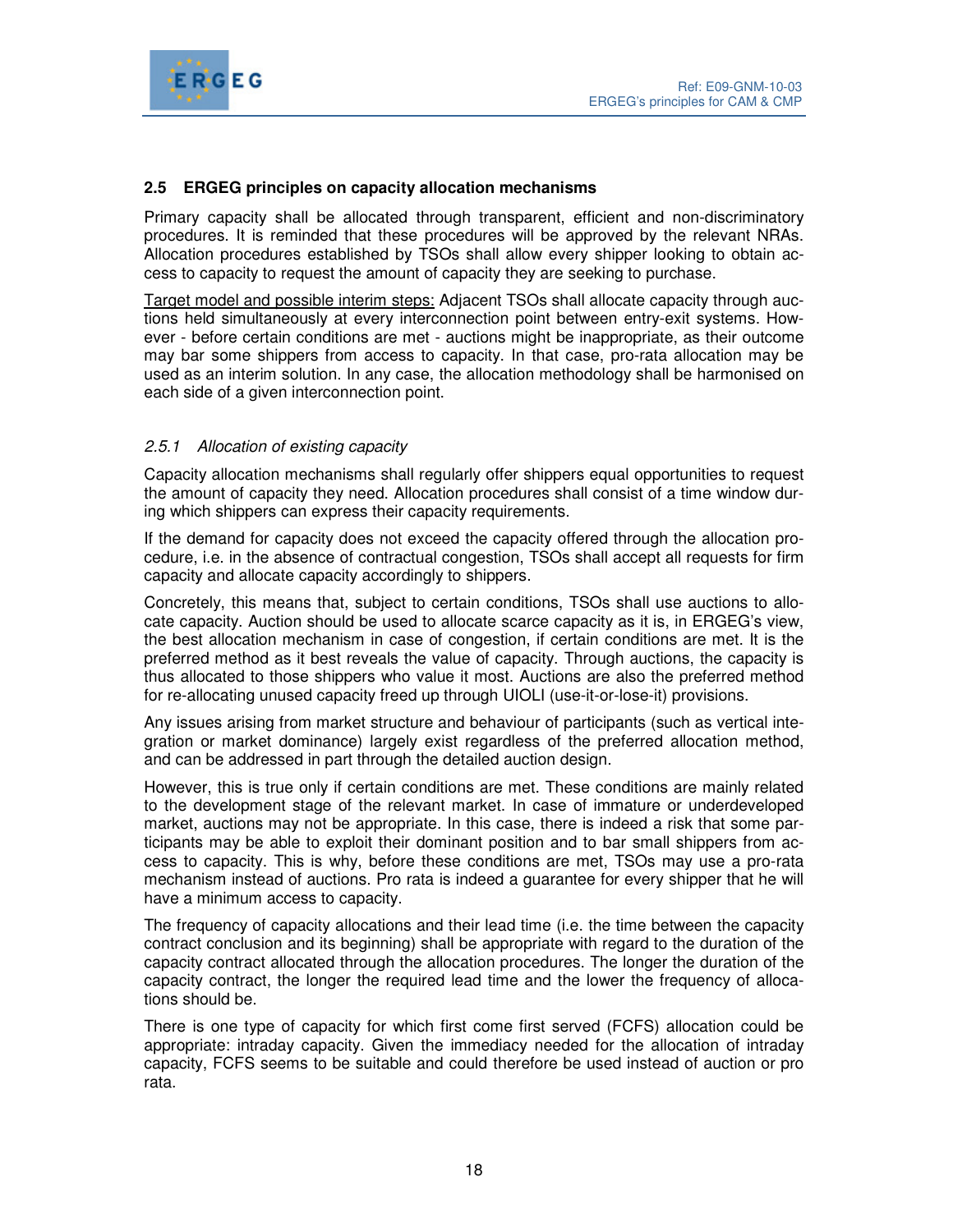

In any case, FCFS shall not be used when it impedes a regular offer of capacity on a transparent and non-discriminatory basis.

Prior to allocating capacity, TSOs shall publish the rules of the procedure, i.e. the allocation mechanism itself, as well as the details of the capacity products (duration, starting date, quantity, etc.) proposed to the market.

For capacity products with the same start date, products with longer durations should be allocated before products with shorter durations, as shorter-term capacity is often used to meet the shippers' flexibility after having booked capacity with a longer duration.

After the allocation of capacity with long duration, the remaining unsold capacity, if any, shall be sold via an allocation procedure for capacity products with shorter duration. Successive allocation procedures for capacity with decreasing durations are a way to guarantee utilisation of unused capacity.

#### 2.5.2 Capacity booking platforms

To maximise transparency and non-discriminatory measures and to reduce transaction efforts for shippers, TSOs shall establish joint, anonymous, web-based platforms. These platforms shall at least allow joint booking of the capacity products on both sides of interconnection points. They shall also integrate primary and secondary capacity offers.

Transmission system operators shall jointly develop plans to implement booking platforms at interconnection points and on the long term to reduce the number of platforms.

#### **2.6 ERGEG principles on congestion management procedures**

Congestion management procedures are means to satisfy capacity requests when available capacity has been entirely booked, by removing contractual congestion. Given the current booking situation across Europe, effective congestion management procedures are much needed: capacity is often fully booked by incumbents, but underused.

#### 2.6.1 Increasing firm capacity offered: purchase of system energy, e.g. flow commitment and capacity buy back

TSOs shall maximise the amount of firm capacity offered to shippers. Basic tool are enhanced capacity calculation and co-operation between TSOs (cf. above). Beyond this, TSOs could increase the offered firm capacity to the market, or maintain it when merging balancing zones, via purchase of physical energy, e.g. flow commitments or capacity buy back mechanisms. These mechanisms allow TSOs to control the physical gas flows at given points of their networks thanks to certain shippers' actions.

TSOs could use these two tools in order to maximise firm capacity:

• Purchase of system energy. TSOs and shippers may enter into agreements, e.g. flow commitments, through which shippers commit themselves to inject or to withdraw determined gas volumes at given points of the networks either permanently or at request of the TSOs.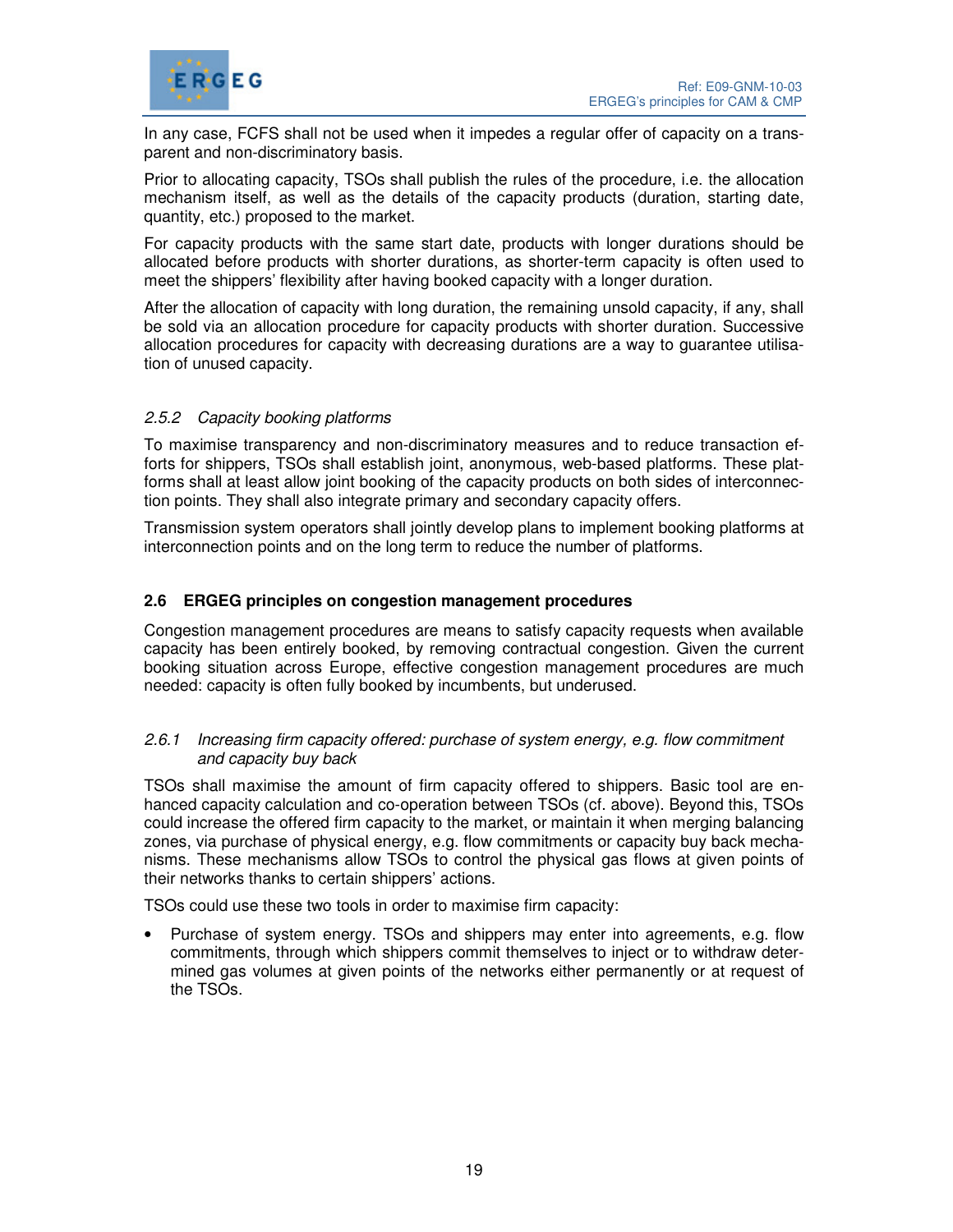

• Capacity buy-back (already used in some Member States). Capacity buy-back is a mechanism which is used at shorter notice than flow commitments. It allows TSOs to offer additional capacity on a firm basis above its technical capacity at a given interconnection point. In the event of (expected) physical congestion, i.e. of nomination above the technical capacity, TSOs would need to buy back capacity, so that flows do not exceed this technical capacity and so that TSOs can meet their contractual obligations. Shippers may submit offers on the price and quantity of capacity which they are willing to sell. The system operator will accept the lowest offers in order to buy-back sufficient capacity to relieve congestion. The NRAs may offer incentives, which reward TSOs for their efficient use of the buy-back mechanism.

Subject to NRA approval, TSOs may thus purchase system energy and/or implement capacity buy-back mechanisms. It should be ensured that the costs of these measures do not exceed their benefits.

## 2.6.2 Firm short-term UIOLI

Firm short-term UIOLI would be a significant enhancement of the interruptible short-term UIOLI, as unused capacity would be brought back to the market one day ahead on a firm, rather than on an interruptible basis. This would contribute to optimising network utilisation. Furthermore, the fact that unused capacity is brought back to the market is an incentive for capacity holders to sell capacity on the secondary market.

In order to make day-ahead firm capacity available, national regulatory authorities may restrict rights for re-nomination of firm capacity, where these rights exists and are applied. This would allow day-ahead capacity to be made available on a firm basis.

The firm short-term UIOLI procedure shall describe the respective roles of TSOs, NRAs and any other authority. Firm short-term UIOLI procedures shall be applied by virtue of an NRA decision.

#### 2.6.3 Long-term UIOLI

If a TSO fails to satisfy a shipper's capacity request and if this shipper informs the TSO that the requested capacity is not available on the secondary market, a long-term UIOLI may be applied.

TSOs shall keep capacity use under permanent review and should regularly offer additional capacity to the market. The TSO shall first examine if one or more shippers holding capacity are underutilising the capacity. An application for withdrawal of systematically underutilised capacity procedure requires several conditions to be met. If the TSO observes that a shipper has used less than a certain percentage of his booked capacity during a specific period of time, including at least one winter month, the TSO shall order the shipper concerned to irrevocably release the proportion (e.g. a certain percentage) of unused capacity, ideally corresponding to the capacity requested by the first shipper. The shipper concerned shall have the right to justify the underutilisation by contesting the reassignment notified by the TSO.

The long-term UIOLI procedure shall describe the respective roles of TSOs, NRAs and any other authority. Long-term UIOLI procedures shall be applied by virtue of an NRA decision.

Long-term UIOLI can mitigate capacity hoarding based on incumbents' underused long-term capacity contracts. Thus, it is an essential tool to allow new entrants to obtain access to capacity which would not otherwise be available. Scarce capacity that is systematically unused can thus be returned to the market on a firm basis.